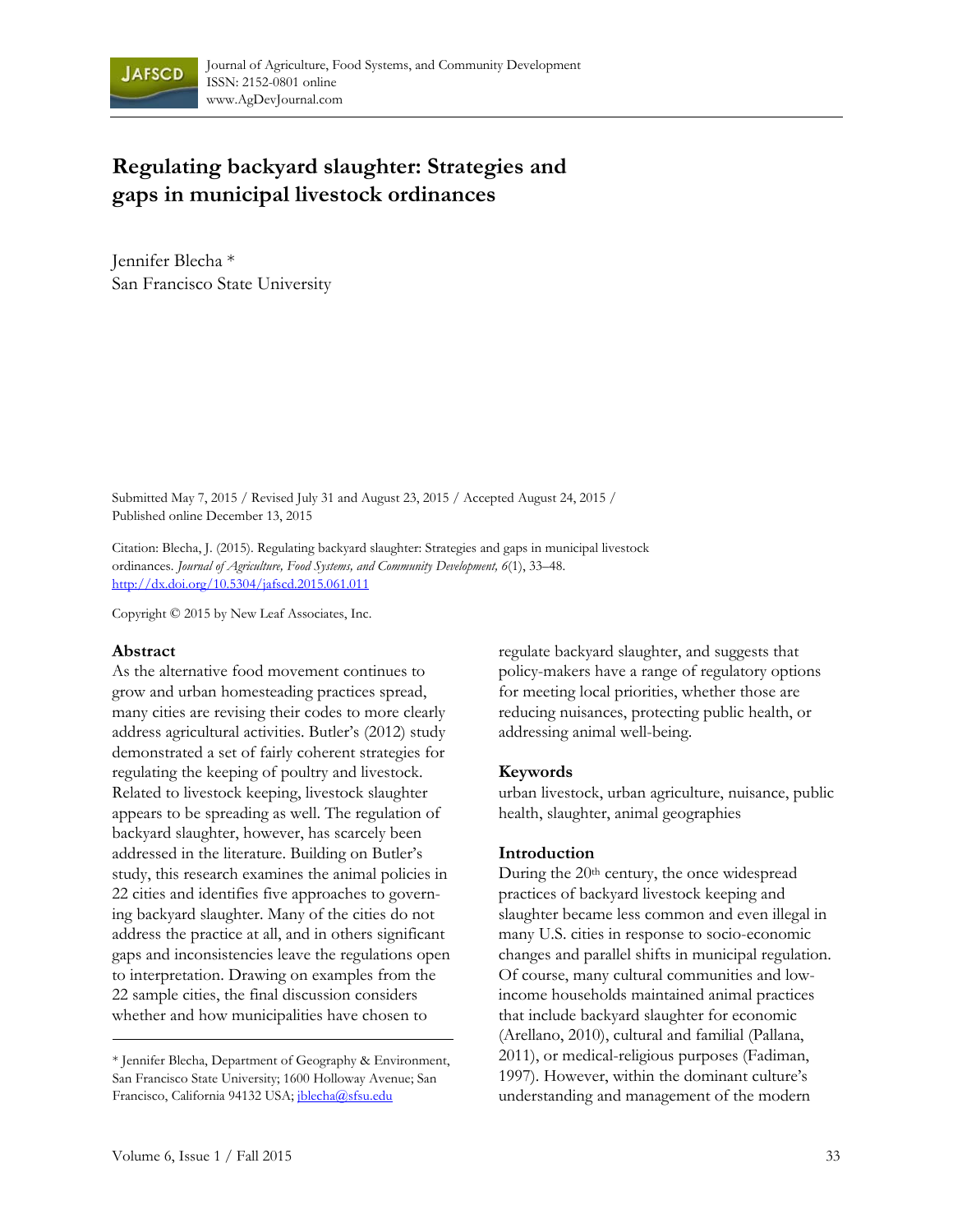city, these individuals and communities often learned to hide, relocate, or modify their practices to fit the legal restrictions. Over the past decade a new demographic group has taken up livestock keeping in U.S. and Canadian cities: predominantly white, predominantly middle-class urban residents. Possessing greater social capital, these residents have demanded that laws be changed to allow them to keep poultry and livestock unhindered by restrictive regulations. In that period, dozens of U.S. (and to a lesser extent Canadian) cities both large and small have revisited and revised their ordinances in light of growing interest in urban livestock keeping. This trend has been the subject of recent research in legal studies and geography. Notably, William Butler (2012) examined 22 U.S. cities that had recently revised their livestock ordinances, detailing the variety of strategies and scales cities employ in managing whether and how residents may keep poultry and livestock animals. Whether or how they may kill the same animals, however, remains largely unexamined.

 A decade ago, the new livestock-keepers in U.S. cities generally focused on keeping live animals for their production of eggs, milk, or honey (Blecha, 2007). Today they are increasingly choosing to slaughter animals for meat.<sup>1</sup> As the practice of backyard slaughter becomes more widespread and visible, conflicts are arising. While some residents believe it a right to provide food for one's family and oppose any efforts to restrict animal slaughter, others find the practice abhorrent and want it banned, or at the very least kept out of residential neighborhoods (Blecha & Davis, 2014). These conflicts indicate that cities large and small

across North America need to consider how to define and regulate backyard slaughter.

 Using the same 22 cities, this article builds on Butler's work with a specific focus on the regulation of small-scale animal slaughter for home consumption. The following questions frame this research: (1) What regulatory strategies do these cities employ to define, permit, or restrict backyard slaughter of poultry and livestock animals? (2) Are these regulations clear, comprehensive, and coherent, and if so, what framework(s) seem to lend cohesion? (3) How do these slaughter regulations compare with those governing the keeping of live animals? This paper proceeds with a review of the relevant literature and some context for the new era of backyard slaughter. After a brief description of methodology, findings are presented. Drawing on examples from the 22 sample cities, the final discussion considers whether and how municipalities have chosen to regulate backyard slaughter, and suggests that policy-makers draw on a range of regulatory strategies for meeting local priorities, whether those are reducing nuisances, protecting public health, or addressing animal well-being.<sup>2</sup>

#### **Literature Review**

This research is situated most directly within a range of literature on the spatial history and regulation of urban livestock and animal slaughter. Other writers have outlined the process of gradual exclusion of productive animals from English, Australian, and American cities during the 19th and 20th centuries (Cronon, 1991; Dyl, 2006; Gaynor, 1999, 2005, 2007; Gilje, 1987; McNeur, 2011;

<sup>&</sup>lt;sup>1</sup> Choosing words to describe the killing of animals is fraught with emotion, politics, power, and meaning. Terms range from "murder," a word used regularly by anti-slaughter activists, to "processing," a term favored by practitioners, or "harvest" as suggested by one anonymous reviewer. In this paper, I use "kill" and "slaughter" in an effort to explicitly name the death of animals by human hands while avoiding the overt inflection of a particular perspective. The term "animals" itself is questionable when used in opposition to "humans," who are themselves also animals. I generally use the conventional terms "human" and "animal," though I recognize each animal's subjectivity in using personal pronouns, such as "she/her" and "who/whose."

<sup>2</sup> Deep philosophical and political divisions exist between the positions of "animal rights" versus "animal welfare." Briefly, advocates for animal rights recognize non-human animals as sentient beings with their own interests, and seek the abolition of human use of animals for any purpose. Meanwhile, proponents of animal welfare seek to improve the quality of life and reduce the suffering of animals used by humans (Bekoff, 2009). In this paper, the term "animal well-being" is used to refer broadly to any concerns and debates that focus on the lives and experiences of animals. Specific reference to "rights" or "welfare" perspectives are used when differentiation is appropriate.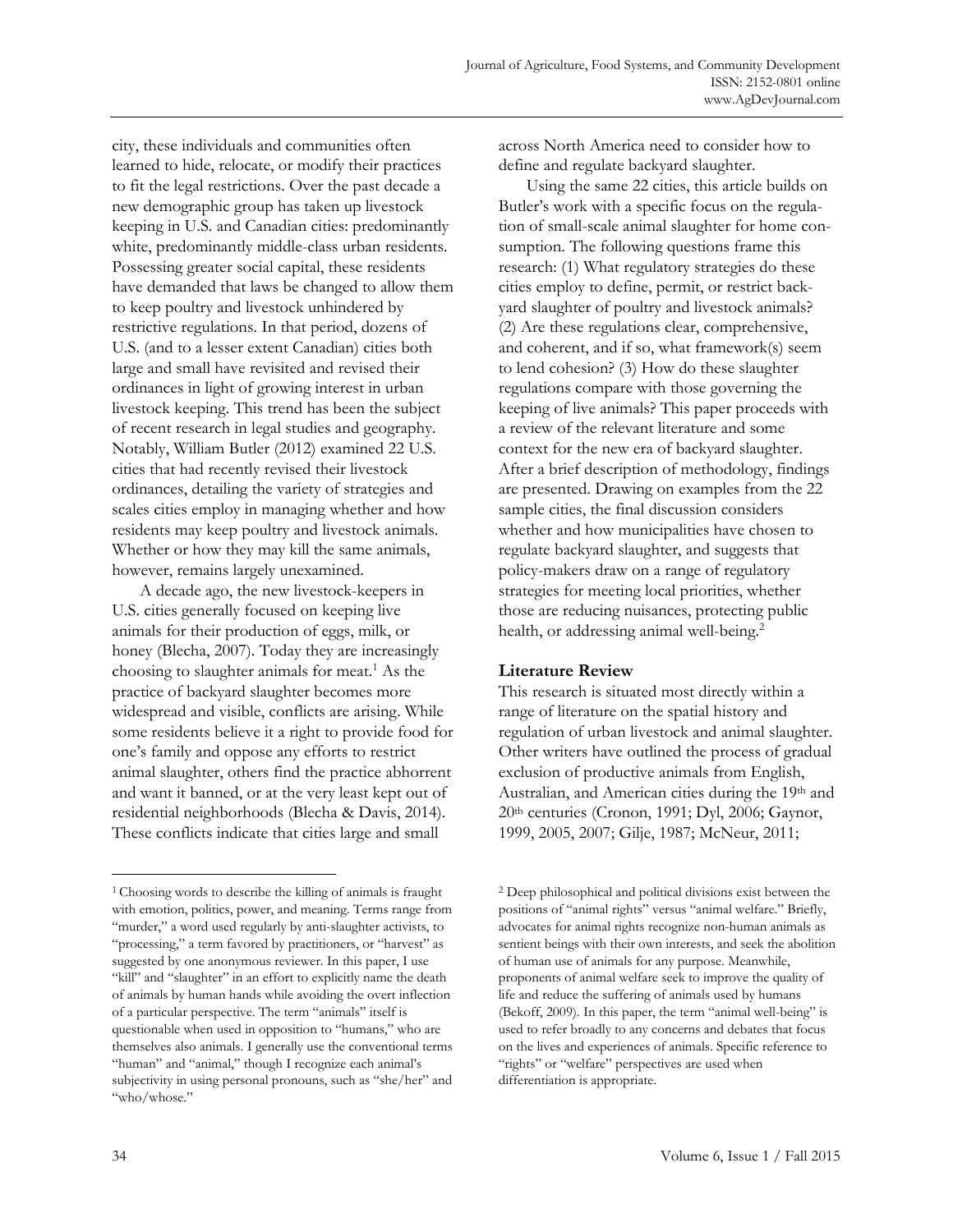Philo, 1998). A combination of factors drove this physical and emotional distancing: distaste for the nuisances of odor and noise, concern for public health due to the presence of rats and flies, new technologies that allowed for the transport of chilled milk and meat, and a desire by wealthy and business interests to remove loose animals from the streets to allow for more "dignified" mobility.

 More specifically the historical geography of slaughter has also received recent attention. Scholars of urban geography and history have demonstrated how, in many cities, independent butchers (sometimes organized in a guild) were removed from city centers to their edge; this move was often accompanied by shifts in organization and increases in scale and mechanization. Commercial slaughterhouses appeared at the urban fringe, where the traditional butchers' craft was replaced by the (dis)assembly line (Atkins, 2012; Lee, 2008; Robichaud & Steiner, 2010; Shulman, 2012). Since the 1960s, another spatial shift has transformed the slaughter industry in the U.S. Reflecting tremendous consolidation in food and agri-business generally, the meat processing industry has narrowed to a handful of corporations. Moreover, most meat consumed in the U.S. comes from animals slaughtered at a small number of large rural slaughterhouses, hidden from the sight of urban Americans.<sup>3</sup> Geographers and other scholars have examined how these plants powerfully affect the local environment, economy, and ethnic make-up of the rural communities where they are located (Broadway & Ward, 1990; Drabenstott, Henry, & Mitchell, 1999; Fennelly & Leitner, 2002; Stull & Broadway, 2012; Stull, Broadway, & Griffith, 1995; Ufkes, 1998; Watts, 2004).

 Given this context of urban exclusion and large-scale rural slaughter, the recent return of livestock to the city is all the more remarkable. An avalanche of popular urban farming literature has

appeared in the past decade, signaling a renaissance for backyard chicken flocks, urban goats, rooftop beehives. A handful of scholars have begun to examine this trend, interrogating the motivations and practices of urban livestock-keepers (Blecha, 2007; Blecha & Leitner, 2014; McClintock, Pallana, & Wooten, 2014; Reynolds, 2010). A related body of work in geography (Blecha, 2008; Butler, 2012; LaBadie, 2008), legal studies (Orbach & Sjoberg, 2011, 2012; Salkin, 2011a, 2011b) and public health (Tobin, Goldshear, Price, Graham, & Leibler, 2015) has examined the regulation of urban livestock in U.S. cities, with a primary focus on the keeping of live animals (although several briefly mention slaughter). The present study is unique in its attention specifically to how U.S. cities regulate the slaughter of poultry and livestock animals at the household scale.

### **Backyard Slaughter: A New Era**

In order to analyze municipal regulation of animal slaughter, it is important to understand why this issue is relevant in contemporary U.S. cities.<sup>4</sup> Since 2000, a growing number of middle-class, largely white urban residents with no previous livestock experience have begun keeping small livestock or poultry in their yards in cities across the U.S. and Canada. Most commonly, they began by keeping chickens, sometimes called the "gateway animal" for urban farmers. Qualitative research with "early adopter" chicken-keepers in Seattle, Washington, and Portland, Oregon (Blecha 2007), revealed that their motivations centered on four values or goals: (1) getting high quality, organic eggs, (2) providing their chickens with a "happy, healthy" life, (3) maintaining or improving the environment, and (4) learning practical skills and teaching them to children. None of the "new urban chickenkeepers" in 2003 had any intention of slaughtering their animals (Blecha, 2007). In the past decade,

<sup>3</sup> In 2012, four companies controlled over 70% of beef production in the U.S., operating 27 slaughterhouses. Similarly, the largest five pork producers required just 24 slaughter facilities to control 62% of the U.S. pork industry's total daily slaughter capacity. While some states have multiple USDAapproved slaughter facilities, other states have none, and their residents are indeed distant from industrial slaughter (North American Meat Institute, n.d.; Tyson Foods, 2015; U.S.

Department of Agriculture [USDA], 2015).

<sup>4</sup> Much of the contextual information in this section comes from the author's own knowledge and experiences, in addition to formal research on this topic. As a chicken-keeper for the past decade in two different cities, I have participated in classes, e-mail lists, and informal conversations with other livestock-keepers, and have read numerous urban farming books, magazines, and blogs.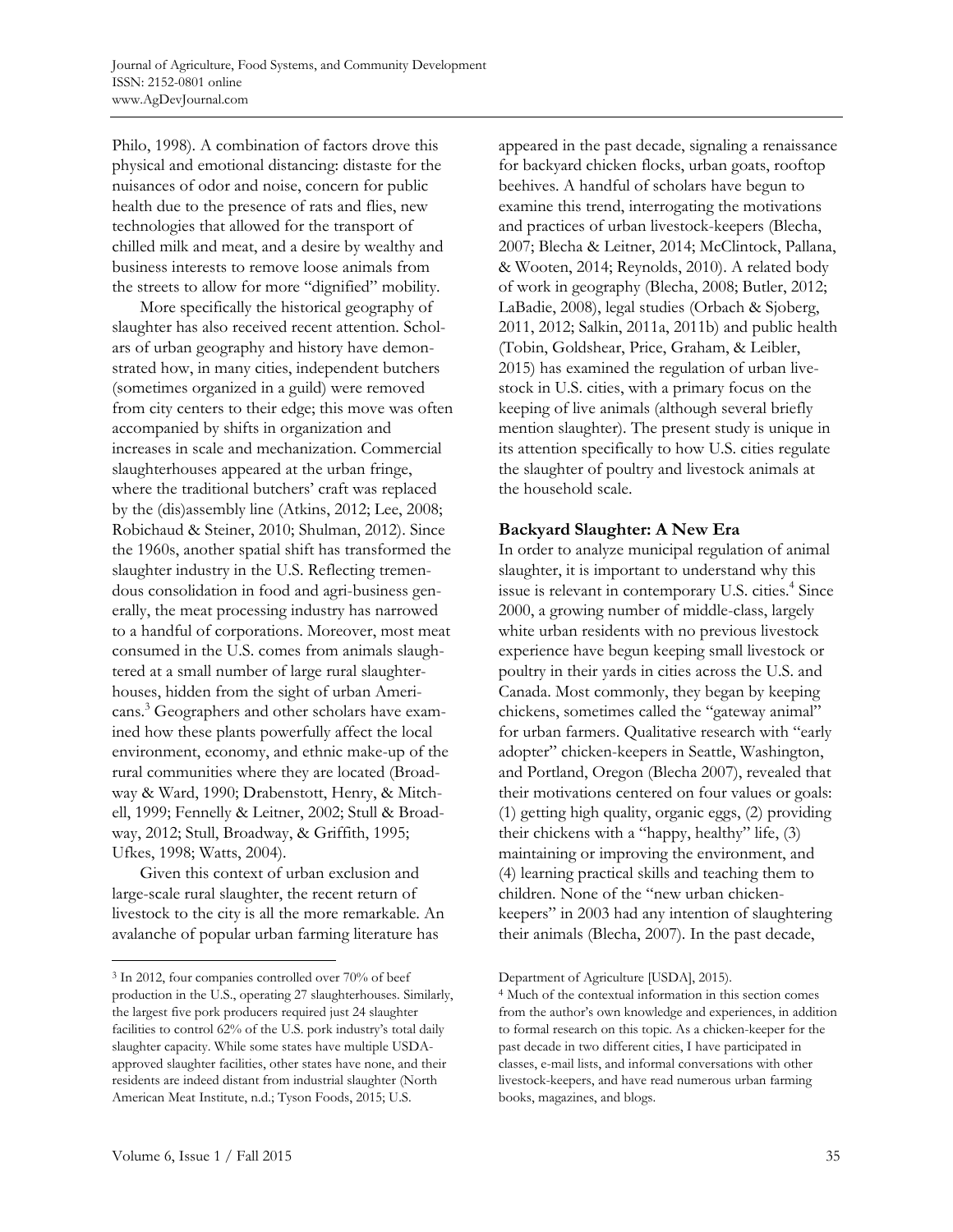however, as the keeping of backyard chickens has become a more common hobby and the "urban homesteading" movement has gained momentum, a growing number of urban residents have slaughtered (or have at least contemplated slaughtering) an animal in their care. The discussion below explores this shift, noting that while some urban farmers intend to slaughter their animals, for others, it is simply an exit strategy from an unplanned situation.

 A growing number of urban farmers are explicitly choosing to raise animals—chickens, ducks, rabbits, goats, or even pigs—for meat. Slaughter classes are popping up in cities across the country. In Berkeley, California, the Institute of Urban Homesteading offers courses to the public such as "Home Butchering: Fowl," "Rabbit Butchering and Tanning Demonstration," and "Micro-Farming: Quail."<sup>5</sup> In Oregon, the Portland Meat Collective offers classes, usually sold out, in "Basic Duck Butchery" and "Basic Pig Butchery."6 Novella Carpenter, the author of an urban homesteading memoir, *Farm City,* has led a turkey slaughtering workshop in Austin, Texas (Carpenter, 2009) and "The Complete Rabbit" workshop in Brooklyn, New York, where participants paid US\$100 each for the opportunity to kill and clean a rabbit (Severson, 2010).

 This interest in homegrown, home-slaughtered, or home-butchered meat must be understood within the larger alternative foods movement. In the 1970s and '80s, individuals with environmental or health concerns were able to shop at natural foods cooperatives in many U.S. cities. By the 1990s, they could choose from an increasing array of certified organic and hormonefree foods (Fairfax, Dyble, Guthey, Gwin, Moore, & Sokolove, 2012). Since 2000, other signifiers (such as 'local,' 'sustainable,' 'humane,' 'fair,' 'heirloom,' 'real,' 'heritage,' 'clean,' and 'GMOfree') have gained prominence even at mainstream supermarkets, making grocery shopping a complex and information-dense project for shoppers with the means and desire to "eat ethically" (Beagan, Power, & Chapman, 2015). It is within this context of heightened sensitivities to all the things that can be "wrong" or "right" about our food that the food-processing skills of canning, fermenting, brewing, cheese-making, and slaughtering have gained the interest of a new generation. In a survey regarding backyard slaughter, Blecha & Davis (2014) found that San Francisco Bay Area urban residents who supported the practice of backyard slaughter cited an array of economic, ecological, spiritual, and/or emotional reasons. They "repeatedly refer[red] to ways of raising animals that are 'humane,' 'hand-raised,' and 'humble,' while producing more healthful meat, building social connections in the community, and reducing fossil fuel use" (p. 73).

 Distinct from those who intentionally raise animals for meat, many urban livestock keepers may find themselves faced with a dilemma of how to get rid of an animal they are no longer able to keep. Because roosters are banned in most U.S. cities due to their noisy crowing, most urban chicken-keepers intend to keep only hens. Thus, when buying chicks at a feed store, they generally choose chicks who have been "sexed" (that is, the females selected and the males destroyed) at the hatchery.<sup>7</sup> Despite assurances from suppliers of at least 90% accuracy, it is not uncommon to discover a rooster or two in the flock as the chicks mature. Their keepers then need to figure out what to do with their "accidental rooster." (This situation is most common with chickens, but can also occur, for example, when a dairy goat has a male kid.)

 A similar problem faces chicken-keepers with aging hens. Depending on their breed, chickens can lay 3–6 eggs per week (when not molting or on "winter break") for 2 to 3 years, with egg production declining each year. By age 5 or 6, laying is rare. Chickens can live to age 15 or more, which means that letting chickens die of "old age" requires a willingness to feed and care for them for a decade of retirement. While the aging of hens may seem like an obvious eventuality, new chickenkeepers rarely plan for it. In an urban setting, the number of chickens one can keep is often limited by regulations or by small yards, so mature hens

<sup>5</sup> http://www.iuhoakland.com/animals.html

<sup>6</sup> http://www.pdxmeat.com/classes/

<sup>7</sup> Hens lay eggs with or without a rooster.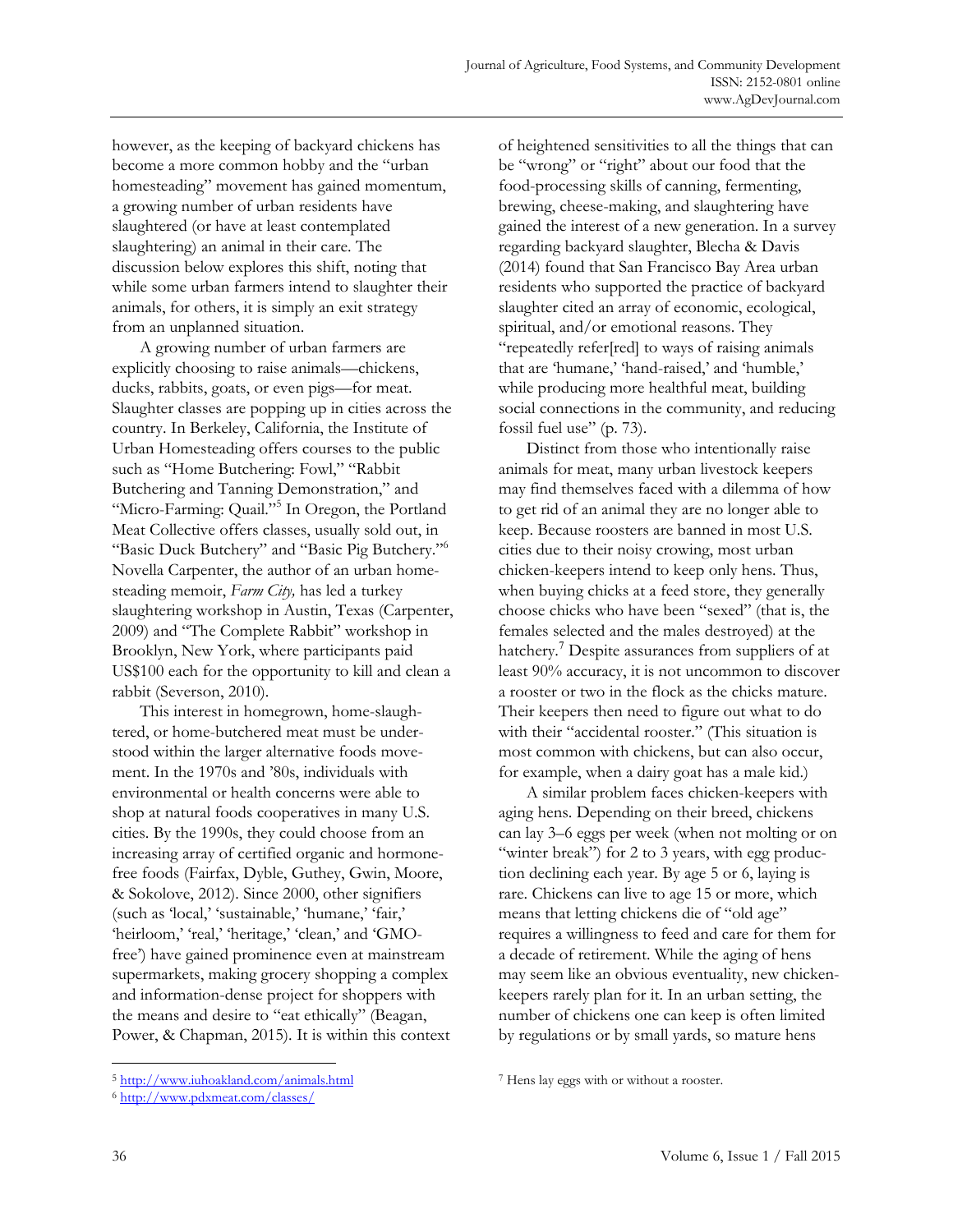occupy space that cannot be filled with younger, egg-laying hens.

 Chicken-keepers who have named their birds and raised them by hand are often fond of their birds and concerned about their fate. Even when owners decide not to keep a particular chicken any longer, they can go to considerable lengths to find new long-term homes for them. Some chickenkeepers put their roosters up for adoption at the feed store where they bought them. Many roosters are "re-homed" through advertisements in a local paper, on chicken-keeping listservs, or Craigslist ads (Blecha, 2007). Of course, not all chickenkeepers are so thoughtful. Unwanted birds are sometimes tossed over the fence into Seattle's Woodland Park Zoo during the night; presumably some are eaten by predators (Leslie, personal communication, 2003; Sven, personal communication, 2003). Chickens are sometimes simply released to "go wild"; how long they survive must vary widely. In some cases, roosters are rescued from the streets by animal welfare advocates and taken into new homes as pets. Less fortunate roosters can be captured for cockfighting, killed by dogs, or slaughtered by someone with little regard for humane treatment (Clouse, 2013).

 Deciding what to do with aging hens can be a more emotionally difficult problem, as the hens have usually been named and interacted with for several years, while noisy and sometimes-aggressive roosters are often removed just a few months after arrival. In either case, faced with the options above, some chicken-keepers decide to dispatch their bird(s) themselves, hoping to do it more humanely than a stranger would. One additional circumstance of unplanned slaughter occurs when a chicken (or other small livestock) is badly injured. If a predator, a raccoon for example, gets in the coop and maims but does not kill a chicken, people must make a decision whether take the bird to a veterinarian, let it suffer, or end its misery.

 Whether or not slaughter is part of owners' original plans, as livestock-keeping spreads, situations will increasingly arise in which individuals will consider killing their animals. Municipalities will need to address questions of whether and how slaughter should be done. This study examines the state of policy in advance of any concerted

response from communities to this growing and potentially contentious matter.

#### **Methods**

This research builds on Butler's (2012) study of livestock-keeping regulations in 22 U.S. cities. This study uses the same sample of cities, with the goal of identifying comparable data points. For his study, Butler chose cities that had "recently revised their animal control ordinances and/or zoning ordinances to allow for urban livestock" (p. 198). Moreover, Butler designed the sample to "emphasize variability" regarding region, population size, and "approaches to managing livestock" (p. 198). Butler's sample also suits my research objective to discover how the regulation of livestock slaughter compares with the regulation of livestock keeping.

 Ordinances related to urban livestock often reside in a chapter of municipal code titled "Animals" that governs licensure for pet stores, definitions of cruelty and nuisance, and what types of animals may be kept as pets. Other relevant codes are found in sections that address fishing and hunting regulations, control of pest animals or "vermin," as well as in public health, zoning, and business permits. I searched the codes of the 22 sample cities online for a series of terms, including: "slaughter," "butcher," "kill," "meat," "animal," "livestock," "poultry," "fowl," "chicken," "hen," "rooster," "duck," "rabbit," and "goat." All the relevant ordinances were captured and entered into a spreadsheet.

 The data were analyzed in three phases. The first phase identified each city's slaughter rules and compared them with the livestock-keeping rules in the same cities. In Table 1, I summarize both sets of regulation data (keeping and slaughter), using Butler's framework (2012, p. 200) in order to compare them. The sample cities used a variety of schemes for categorizing animals, but here I grouped the species into a handful of categories (e.g., small, medium, and large), also following Butler. Table 1 indicates by city whether keeping and/or slaughtering of each animal type is allowed  $(V)$ , prohibited  $(X)$ , or allowed under some circumstances (•). Immediately apparent in Table 1 is the large number of blank spaces in the slaughter columns, indicating that the practice is not addressed.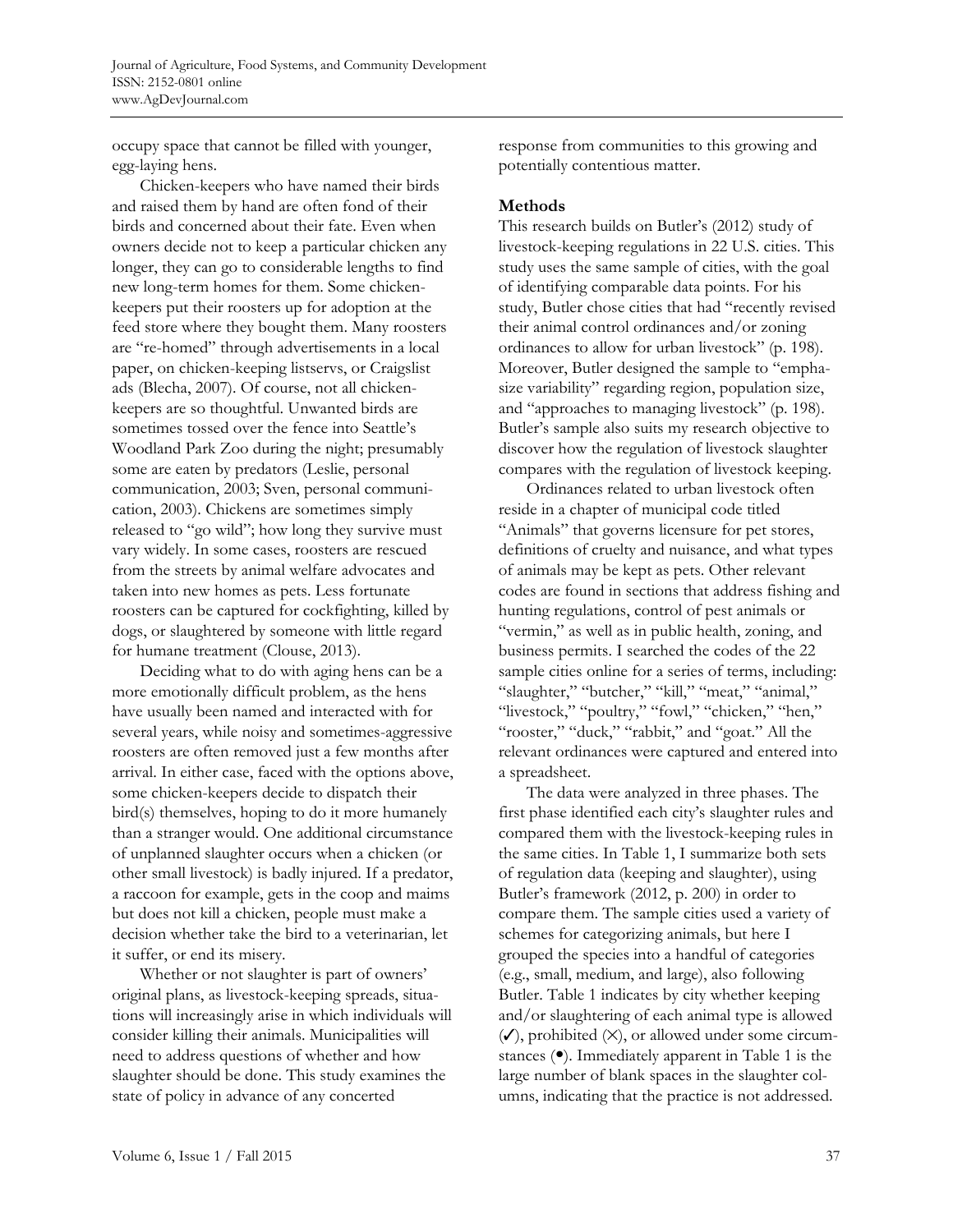#### Table 1. Municipal Regulations That Allow or Prohibit Keeping and/or Slaughtering Livestock by Type<sup>a</sup>

| Municipality   | <b>State</b>  | Hens |           | Roosters         |           | Other fowlb                |           | Small animals <sup>b</sup>  |           | Medium animals <sup>b</sup> |           | Large animals <sup>b</sup> |           |
|----------------|---------------|------|-----------|------------------|-----------|----------------------------|-----------|-----------------------------|-----------|-----------------------------|-----------|----------------------------|-----------|
|                |               | Keep | Slaughter | Keep             | Slaughter | Keep                       | Slaughter | Keep                        | Slaughter | Keep                        | Slaughter | Keep                       | Slaughter |
| Ann Arbor      | $\mathsf{MI}$ |      | $\times$  | $\times$         |           | $\times$                   |           |                             |           | $\times$                    |           | $\times$                   |           |
| Baltimore      | MD            |      |           | ×                |           | $\mathcal{V}^{\mathsf{c}}$ |           | $\mathcal{L}_{\mathcal{C}}$ |           | ✓∊                          |           | X                          |           |
| Bloomington    | ${\sf IN}$    |      |           | X                |           |                            |           |                             |           |                             |           |                            |           |
| Charlotte      | $NC$          |      |           |                  |           |                            |           |                             |           |                             |           |                            |           |
| Chattanooga    | TN            |      |           | $\bullet$ d      |           |                            |           |                             |           |                             |           |                            |           |
| Cleveland      | OH            |      |           |                  |           |                            |           |                             |           |                             | $\times$  |                            | Х         |
| Fort Collins   | CO            |      | $\times$  | X                |           |                            |           |                             |           |                             |           |                            |           |
| Kansas City    | MO            |      |           |                  |           |                            |           |                             |           |                             |           |                            |           |
| Longmont       | $_{\rm CO}$   |      | $\times$  |                  |           |                            |           |                             |           |                             |           |                            |           |
| Madison        | WI            |      |           | $\times^{\rm e}$ |           |                            |           |                             |           |                             |           |                            |           |
| Missoula       | MT            |      |           |                  |           |                            |           |                             |           |                             |           |                            |           |
| Mobile         | $\mathsf{AL}$ |      |           | X                |           |                            |           |                             |           |                             |           |                            |           |
| Morgan Hill    | CA            |      |           |                  |           |                            |           |                             |           |                             |           |                            |           |
| Mountain View  | CA            |      |           |                  |           |                            |           |                             |           |                             |           |                            |           |
| Rogers         | <b>AR</b>     |      |           | X                |           |                            |           |                             |           |                             |           |                            |           |
| Round Rock     | TX            |      |           |                  |           |                            |           |                             |           |                             |           |                            |           |
| San Antonio    | TX            |      |           |                  |           |                            |           |                             |           |                             |           |                            |           |
| Santa Clara    | CA            |      | $\times$  |                  | $\times$  |                            | $\times$  |                             | ×         |                             | $\times$  |                            | $\times$  |
| Seattle        | WA            |      |           | X                |           |                            |           |                             |           |                             |           |                            |           |
| South Portland | ME            |      | $\times$  | X                | $\times$  |                            |           |                             |           |                             |           |                            |           |
| Stamford       | CT            |      |           |                  |           |                            |           |                             |           |                             |           |                            |           |
| Tallahassee    | FL            |      |           |                  |           |                            |           | Χ                           |           |                             |           |                            |           |

 $(\checkmark$  = allowed;  $\times$  = prohibited;  $\bullet$  = some in category allowed; blank = none specified or unclear)

a The framework of this table and the data on *livestock keeping* are drawn from Table 1 in Butler (2012, p. 200). Honeybees are omitted here as bees are not subject to slaughter.

b "Other fowl includes turkey, geese, ducks, etc. Small animals include rabbits. Medium animals include goats, pigs, sheep, etc. Large animals include cows, horses, alpacas, llamas, etc." (Butler, 2012, p. 200).

c Baltimore updated its health code in 2013 to expand the keeping of chicken hens, pigeons, rabbits, and small goats (Baltimore City Health Department, Office of Animal Control, 2013; Witt, 2013).

 $d$  Allowed only on parcels of 5 or more contiguous acres (2 or more contiguous hectares).

e Discrepancy with Butler's data, which showed that roosters are allowed. Madison code 9.52(c): "Keeping of roosters is prohibited."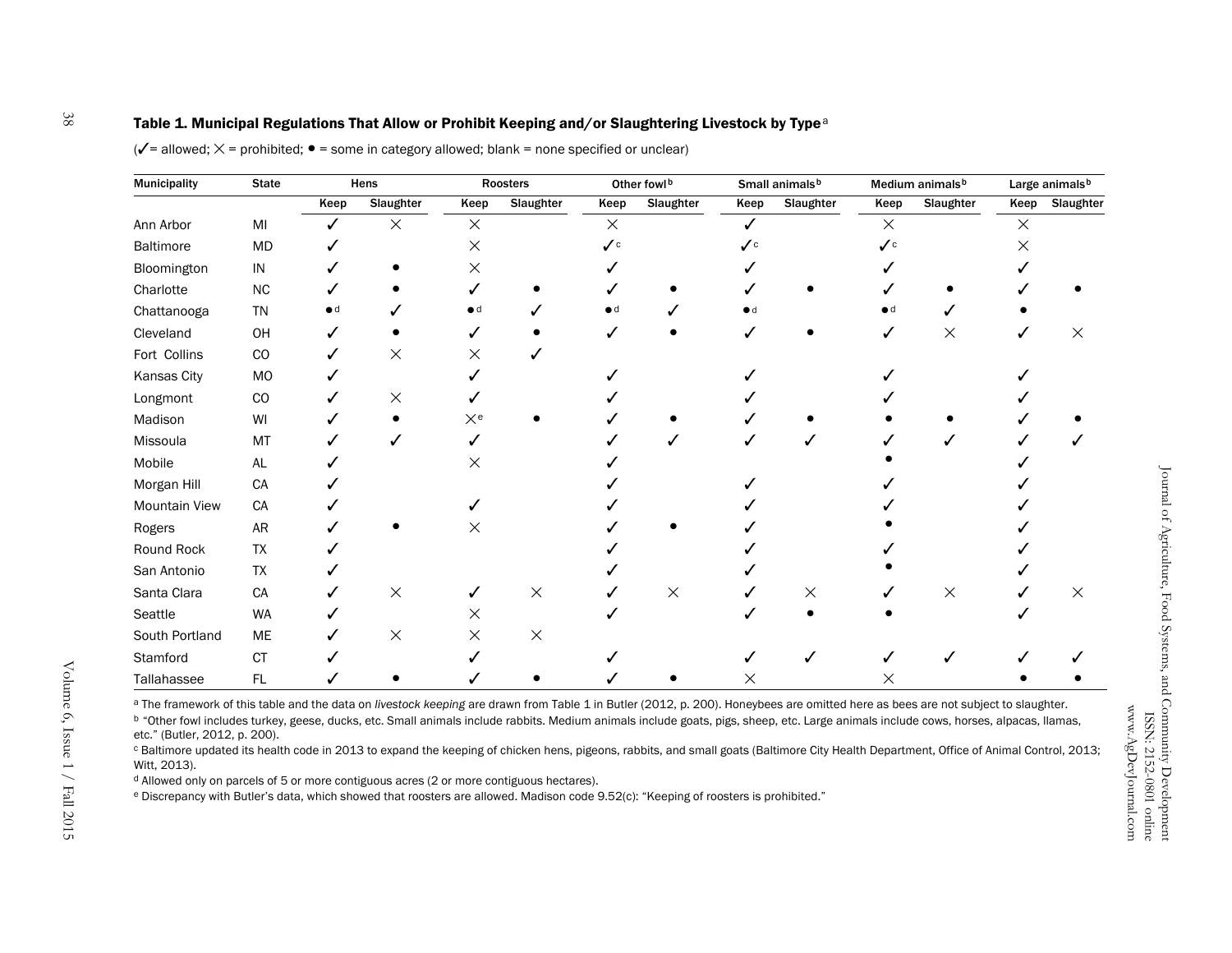In the next phase, the cities were sorted based on similarities in how they regulate livestock slaughter versus livestock keeping. As I repeatedly read the ordinances and sorted the coded data, patterns and anomalies emerged, revealing where the slaughter ordinances are coherent, unclear, contradictory, or simply absent. While all 22 cities explicitly allow at least some livestock keeping, nearly half of them have no stated position on slaughter. In the rest of the cities, slaughter regulations vary widely. Among the sample cities I identified five different regulatory strategies, which will be outlined below. In the third phase of analysis, I coded details regarding the species and gender of animals mentioned in the ordinances and noted particular methods, locations, and purposes of slaughter that were allowed or prohibited, as well as any requirements for individual slaughterers.

### **Findings**

Through repeated reading and coding of the ordinance data, I identified five "approaches" to livestock regulation among the sample cities, which I call *silent*, *quiet*, *prohibiting, uneven*, and *conditional* (Table 2).

 The cities categorized as *silent* are those whose codes make no mention of slaughter at all. In some of these cases, such as Ann Arbor, Michigan, and Baltimore, Maryland, most of the silences are in reference to animals already prohibited from the city. However, even types of animals that are allowed in cities are commonly unaddressed. For example, five cities (Kansas City, Missouri; Longmont, Colorado; Missoula, Montana; Mountain View, California; and Stamford, Connecticut) allow roosters to be kept within the city but are silent on the issue of rooster slaughter. The slaughter of other types of permissible animals was left out even more frequently (hens, 9 cities; other fowl, 10; small animals, 9; medium animals, 6; large animals, 11). It is unclear whether these gaps are intentional or simply oversight.

 Closely related to silence is an approach I call *quiet*. In these cases, no ordinance directly addresses slaughter, but other laws acknowledge the practice and give tacit approval. Four of the cities in this study are quiet on slaughter. For

example, while the city code of Mobile, Alabama, does not mention the act of slaughter per se, animals "slaughtered for food within 24 hours" are exempt from dead animal reporting laws (Section 7-20(b)). In Mountain View, stores are prohibited from selling young chicks or rabbits whose down or fur has been artificially colored; however, they are allowed to sell the same naturally colored animals "to be raised for food purposes only." This phrase addresses only the raising of animals, not their demise, but there is no other way that rabbits become "food" than by killing them. Contradictions and loopholes may be vestiges of old laws still on the books or existing in whole other chapters of the municipal code. Whatever the case, despite the absence of explicit permission for slaughter, these cities quietly imply consent.

 A third group of cities have *uneven* regulations by species or sex. For example, Ann Arbor, allows both hens and rabbits to be kept. However, while the law explicitly prohibits the slaughter of chickens (hens or roosters), it does not mention rabbits, creating a loophole for those who would like to raise rabbits for meat. Similarly, Longmont specifically prohibits the slaughter of hens, but not roosters. Here is a case where "accidental roosters" may not be kept, but may be killed.

 The problems of this uneven approach would seemingly be solved in cities of the fourth group, which simply *prohibit* all slaughter. For example, in Santa Clara, California, "it is unlawful for any person, by any means, to slaughter any animal within the city…('Slaughter' means to kill an animal for food or butcher.)" These cities allow the keeping of hens, but with a prohibition on slaughter the law carries an implicit expectation that hens will be kept until the natural end of their lives. In a city with a strict slaughter prohibition, the killing of senior hens could conceivably be pushed "underground." Another challenge that may arise from a blanket prohibition is if a commercial slaughter operation or recreational fishing is unintentionally banned.

 The fifth approach to regulation is *conditional* that is, slaughter is allowed under particular conditions. Out of 132 regulatory opportunities (22  $c$ ities  $\times$  6 types of animals), municipalities prescribe in detail *where*, *how*, or *why* slaughter is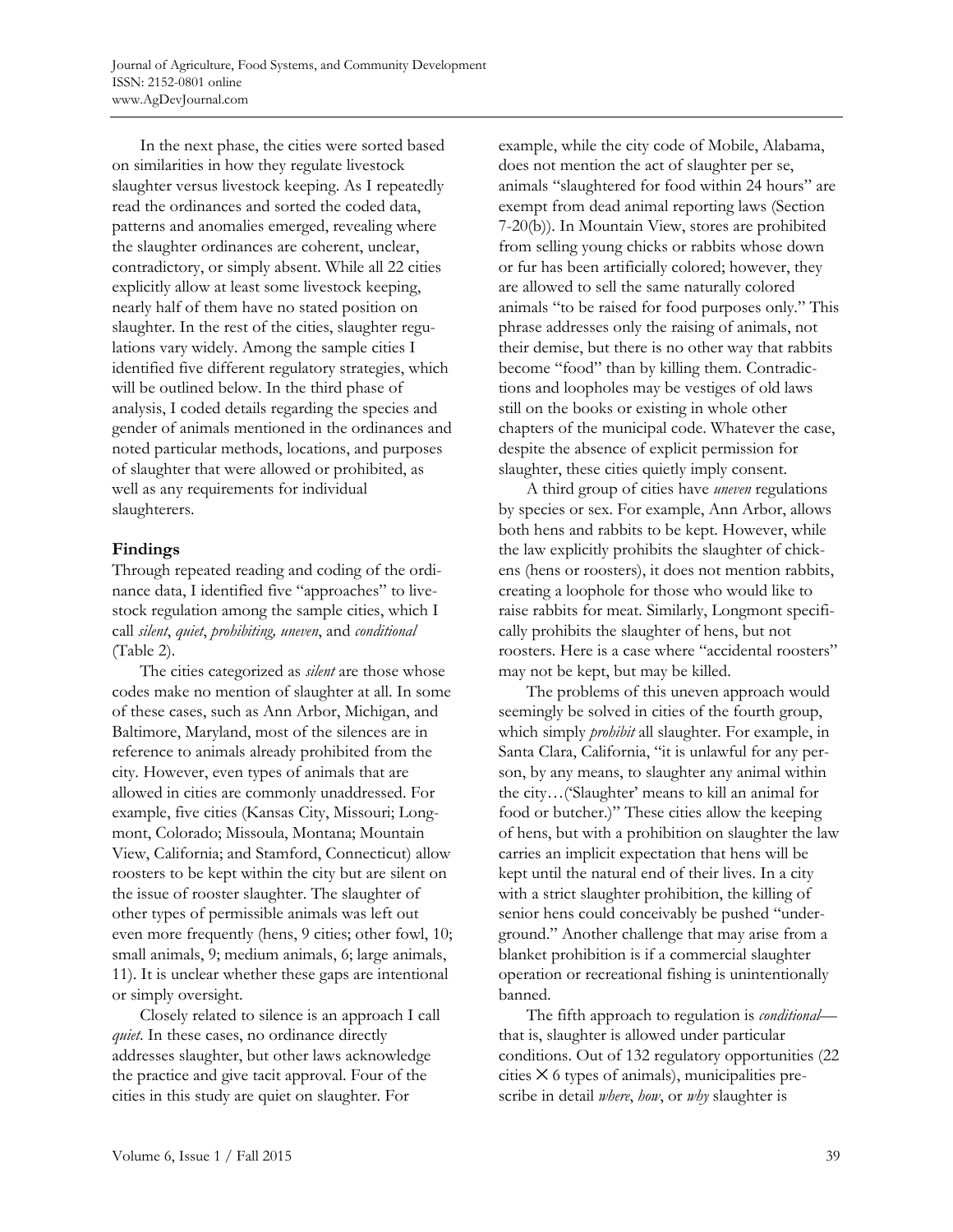## Table 2. Five Approaches To Regulating Backyard Animal Slaughter

| Municipality         | State          | Regulations on keeping poultry and livestock                                                                       | Regulations on backyard slaughter                                                                                                          |
|----------------------|----------------|--------------------------------------------------------------------------------------------------------------------|--------------------------------------------------------------------------------------------------------------------------------------------|
| Silent on slaughter  |                |                                                                                                                    |                                                                                                                                            |
| <b>Baltimore</b>     | <b>MD</b>      | Chickens, rabbits, and small goats allowed.                                                                        | Silent on slaughter.                                                                                                                       |
| Chattanooga          | <b>TN</b>      | Swine, goats, and fowl allowed on large (≥5 acres or 2 ha) lots only.                                              | Silent on slaughter.                                                                                                                       |
| Morgan Hill          | CA             | Poultry and rabbits allowed. Swine in agricultural zones only.<br>Medium and large animals on large lots only.     | Silent on slaughter.                                                                                                                       |
| <b>Round Rock</b>    | <b>TX</b>      | Fowl allowed. Medium and large animals on big lots only.                                                           | Silent on slaughter.                                                                                                                       |
| San Antonio          | <b>TX</b>      | Fowl, medium, and large animals allowed.                                                                           | Silent on slaughter.                                                                                                                       |
| <b>Kansas City</b>   | M <sub>O</sub> | Chickens and rabbits allowed. Limited roosters.                                                                    | Silent on slaughter.                                                                                                                       |
|                      |                | "Quiet" on slaughter (permission implied)                                                                          |                                                                                                                                            |
| Mobile               | AL             | Hens allowed. No roosters. Cows with permit. Silent on rabbits.                                                    | Animals "slaughtered for food within 24 hours" are exempt from dead<br>animal reporting laws.                                              |
| Stamford             | СT             | Poultry and livestock allowed.                                                                                     | Residents may use firearms on own property to kill livestock.                                                                              |
| <b>Mountain View</b> | CA             | Poultry and rabbits allowed. Permit needed for medium and large<br>animals. No roosters except agricultural zones. | Stores may display and sell young poultry and rabbits "to be raised for<br>food purposes only."                                            |
|                      |                | Slaughter prohibited by species or sex                                                                             |                                                                                                                                            |
| Ann Arbor            | MI             | Hens and rabbits allowed.                                                                                          | Slaughter of chickens prohibited. Silent on rabbits.                                                                                       |
| Longmont             | CO             | Hens allowed. Other fowl and large animals allowed in some zones.                                                  | Slaughter of hens prohibited. Otherwise silent.                                                                                            |
| South Portland ME    |                | Hens allowed. Quiet on other animals except they must not run<br>loose in parks or highways.                       | Slaughter of chickens prohibited. Otherwise silent.                                                                                        |
| Slaughter prohibited |                |                                                                                                                    |                                                                                                                                            |
| Santa Clara          | CA             | Fowl, rabbits, and other small, medium, and large animals allowed.                                                 | Slaughter prohibited.                                                                                                                      |
| <b>Fort Collins</b>  | CO             | Hens allowed; no roosters.                                                                                         | Slaughter prohibited.                                                                                                                      |
|                      |                | Slaughter conditional (depending on circumstances)                                                                 |                                                                                                                                            |
| Bloomington          | IN             | Chickens allowed.                                                                                                  | Slaughter prohibited on harborer's property.                                                                                               |
| Charlotte            | <b>NC</b>      | Fowl, small, medium, and large animals allowed with permit.                                                        | Slaughter allowed if humane, sanitary, hidden, and not otherwise<br>prohibited.                                                            |
| Cleveland            | OH             | Poultry, small, and medium animals allowed with permit. Medium<br>animals on big lots only.                        | Slaughter of chickens, ducks, rabbits, and similar small animals<br>allowed on site and for consumption by occupants only.                 |
| Madison              | WI             | Hens and other fowl allowed.                                                                                       | Slaughter of chickens prohibited on site. Permit needed to slaughter<br>medium and large livestock.                                        |
| Missoula             | MT             | Hens and rabbits allowed.                                                                                          | Prohibited to kill animals except "commonly accepted agricultural and<br>livestock practices." (Unclear if and how slaughter is included.) |
| Rogers               | AR             | Hens allowed. No roosters and no hogs. Silent on other animals.                                                    | Slaughter of chickens prohibited "outside."                                                                                                |
| <b>Seattle</b>       | <b>WA</b>      | Fowl and small animals allowed. Medium and large animals on big<br>lots only.                                      | Slaughter of rabbits must be hidden from other rabbits.                                                                                    |
| Tallahassee          | FL.            | Hens and limited roosters allowed.                                                                                 | Prohibited to "inhumanely killany animal."                                                                                                 |

www.AgDevJournal.com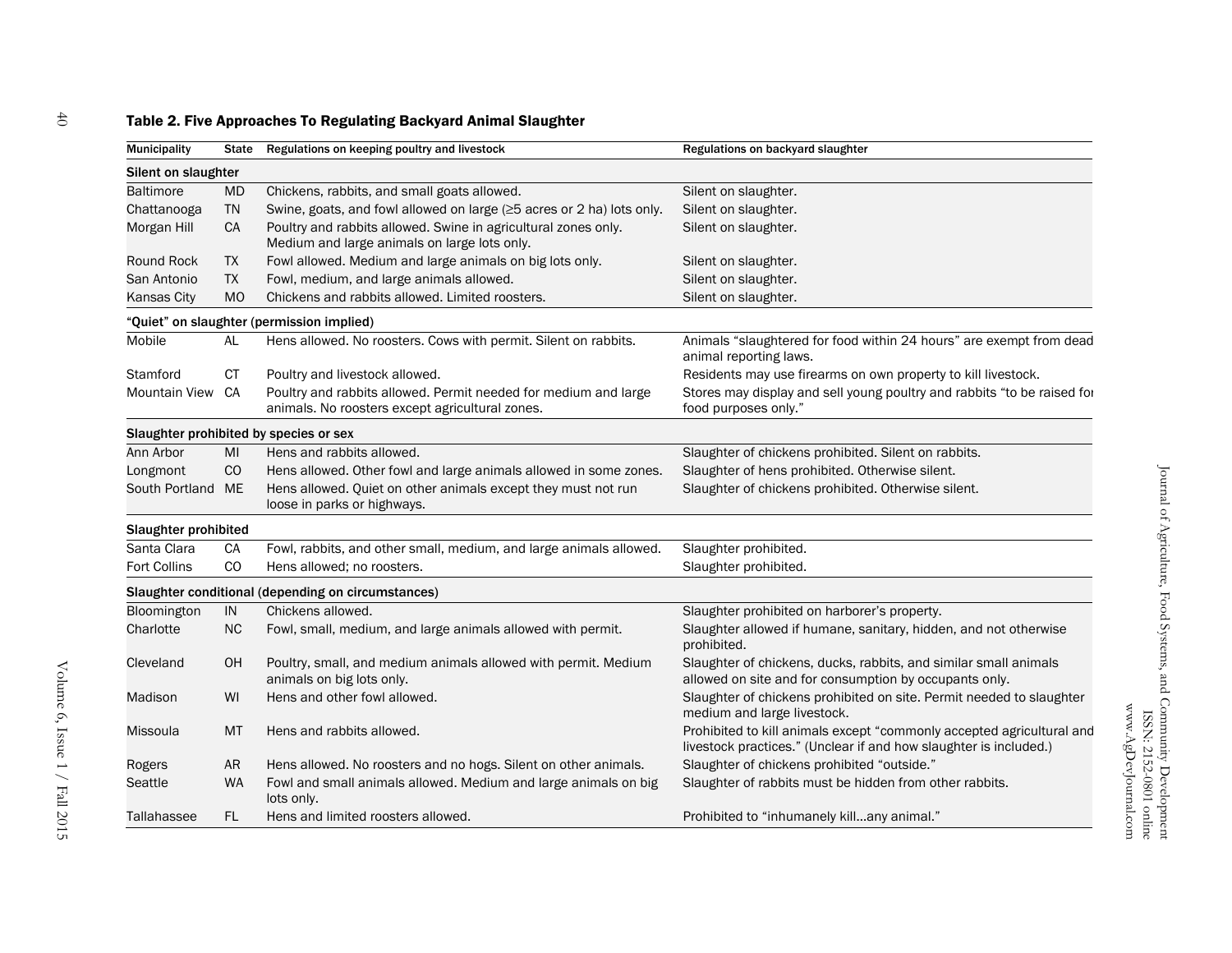allowed in 24 of them. Seven cities mention particular stipulations for slaughter, regarding location, conditions, and/or purpose (Table 3). These details provide initial insights into the local policy priorities (such as nuisance prevention, public health, or animal well-being) behind these policies, which are discussed below.

#### **Discussion**

As the practice of livestock keeping spreads and backyard slaughter likely follows, municipalities across the U.S. will increasingly face the question of whether and how to limit or shape these practices. In Butler's (2012) analysis, cities used regulations at different spatial scales to restrict where and how livestock animals could be kept. At the municipal scale, certain species were simply prohibited citywide, thereby indicating that these animals were incompatible with the municipality's vision of itself as an urban space. In the present study, at least five of the 22 cities explicitly prohibited slaughter of one or more animal species, taking a clear stance that slaughter is out of place within their municipality.

 While Butler found that most cities chose to provide detailed codes for livestock keeping, the present study demonstrates that city codes offer few specifics regarding slaughter. For example, in three cities with *uneven* regulations, the code prohibited slaughter of one species or sex but it failed to address other animals allowed in the city. Several *quiet* cities mention slaughter in a roundabout manner while discussing other issues, but do not address the issue head on. Even those cities that explicitly allow for slaughter under some circumstances, those circumstances are poorly defined, particularly in regard to location. Cities differed in where they require slaughter to take place. In Cleveland, Ohio, residents may slaughter poultry and small animals "on site," while in Madison, Wisconsin, residents are prohibited from slaughtering "on site." In Bloomington, Indiana, residents "shall not slaughter chickens on harborer's property." As written, the laws appear to allow residents to slaughter their chickens, as long as they do not do it at home. The intent of the codes is unclear: did Madison and Bloomington intend to prohibit slaughter, or actually hold that it would be

better for the "harborer" to kill their chickens at a neighbor's house instead? In none of these slaughter ordinances are there detailed specifications similar to those commonly prescribed for livestock keeping.

 Butler argues that well-crafted regulations whether detailed or flexible—can help municipalities navigate potential challenges associated with the return of urban livestock. Butler identifies two core conflicts that policy-makers needs to manage: tensions around animals and practices seen as "rural" in an urban setting, and concerns about public health. These two issues are also associated, of course, with slaughter, and the present research indicates that the relevant regulations are less than robust. The discussion below explores how cities might address and/or prevent conflicts over appropriate urban land use, safeguard public health, and—in response to a third tension—balance animal well-being with (human) desires for food and liberty. This discussion concludes by considering reasons why municipalities may or may not want to provide more detailed slaughter regulations.

 One function of more detailed slaughter ordinances could be to define and prevent nuisances. Butler describes these types of detailed guidelines as part of a zoning tradition that aims to "minim[ize] negative impacts on the users of neighboring properties" (Butler, pp. 208–209). Some cities in this study have specific ordinances that could help accomplish this. Charlotte, North Carolina, specifies that slaughter "shall not be done open to the view of any public area or adjacent property owned by another" (Charlotte Code Part II, Sec 3-102(c4)). Similarly, Rogers, Arkansas, prohibits slaughter "outside." These restrictions would limit the visual (and probably aural) impact on neighbors. Other guidelines could include a permitted period for slaughter similar to hunting and fishing seasons or a limit on the number or type of animals slaughtered per year. These types of regulations—of type, number, and site—are common in ordinances governing urban livestock keeping, and could be useful if cities want to minimize nuisance conflicts between neighbors.

 Protecting public health is another reason to regulate backyard slaughter. Several serious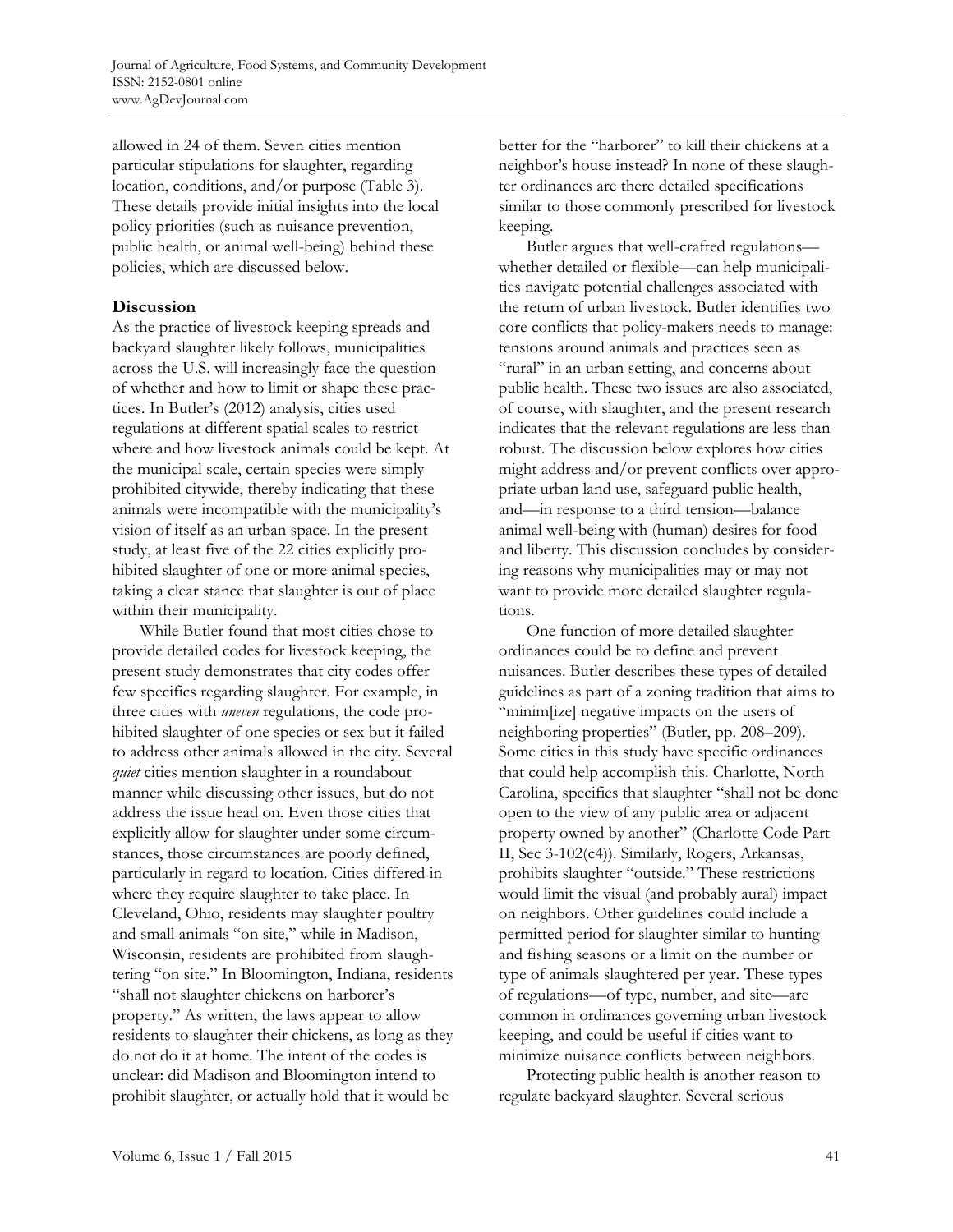#### Table 3. Slaughter Regulations Dependent on Variables of Location, Conditions, and Purpose

|                     |              | Regulations by type of animal |          |            |                  |                          |                  | Location             |                                         | Purpose             |                       |                     |          |
|---------------------|--------------|-------------------------------|----------|------------|------------------|--------------------------|------------------|----------------------|-----------------------------------------|---------------------|-----------------------|---------------------|----------|
| <b>Municipality</b> | <b>State</b> | Hens                          | Roosters | Other fowl | Small<br>animals | <b>Medium</b><br>animals | Large<br>animals | On site <sup>a</sup> | <b>Hidden from</b><br>view <sup>b</sup> | Humane <sup>c</sup> | Sanitary <sup>d</sup> | Permit <sup>e</sup> | Foodf    |
| Bloomington         | IN           | a                             |          |            |                  |                          |                  | Prohibited           |                                         |                     |                       |                     |          |
| Charlotte           | <b>NC</b>    | bcd                           | bcd      | bcd        | bcd              | bcd                      | bcd              |                      | Human                                   | Required            | Required              |                     |          |
| Cleveland           | OH           | ae                            | ae       | ae         | ae               |                          |                  | Required             |                                         |                     |                       |                     | Required |
| Madison             | WI           | a                             | a        |            |                  |                          |                  | Prohibited           |                                         |                     |                       | Required            |          |
| Rogers              | AR           | b                             |          | b          |                  |                          |                  |                      | Prohibited<br>outside                   |                     |                       |                     |          |
| Seattle             | <b>WA</b>    |                               |          |            | bd               |                          |                  |                      | Animal                                  |                     | Required              |                     |          |
| Tallahassee         | FL           | C                             | C        |            |                  |                          |                  |                      |                                         | Required            |                       |                     |          |

a Slaughter performed "on site" or "on harborer's property"—required or prohibited.

**b** Slaughter must be hidden from view of the public and/or neighbors ("human") or from others of its species ("animal"), or is prohibited outside.

c Slaughter must be "humane."

d Slaughter must be "sanitary."

<sup>e</sup> For consumption by household only.

f Permit required.

infectious diseases, including avian influenza, *E. coli,* and salmonella can be transmitted through livestock, and poultry in particular.8 In light of this risk cities have a range of regulatory options ranging from education to prohibition. In a recent study of infectious disease outbreaks in the U.S. that can be traced to backyard poultry, Tobin et al. (2015) generated a set of seven recommendations for urban poultry ordinances in order to reduce this risk. These include prescriptions for frequent hand-washing, proper composting of wastes, and special attention to children, who are "more likely to touch, kiss, or snuggle live poultry (particularly chicks), put their hands in their mouth, and inconsistently practice hand washing" (p. 388). Of the seven recommendations, only one was rigid: "3. Prohibit slaughter at

the home" (p. 389). The authors argue,

slaughtering animals on site in urban environments poses opportunities for pathogen transmission from infectious birds to the environment, humans, and other animals. The urban household environment is not well suited for containment of pathogens from the slaughtering of birds, including viscera, blood, and feces, and in particular may draw wild and domesticated animals to the premises. (p. 389)

 While not contradicting these potential disease vectors, this author questions the necessity of prohibiting slaughter on these

commercial farms" (p. 247). Furthermore, Smith and Dunipace (2011) found that "the contribution of backyard poultry flocks to the on-going transmission dynamics of an avian influenza epidemic in commercial flocks is modest at best" (p. 71).

<sup>8</sup> The relative risk posed to public health by backyard versus commercial poultry flocks is important to bear in mind. In an outbreak of highly infectious avian influenza in 2003, Bavinck, Bouma, Van Boven, Bos, Stassen, and Stegeman (2009) found that "backyard flocks were considerably less susceptible to infection than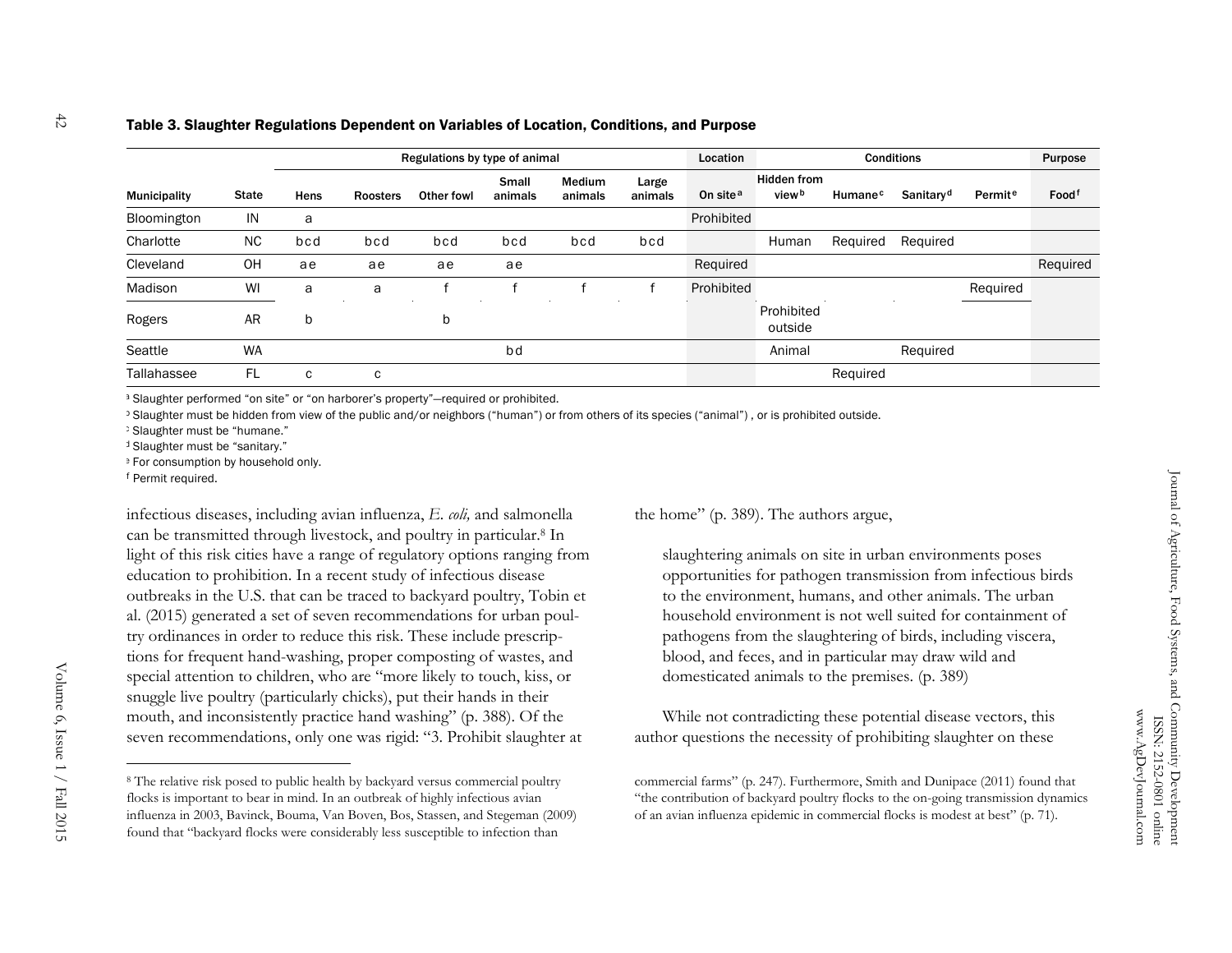grounds. Tobin et al. provide data on 22 outbreaks of salmonella in the U.S. since 1990; in every case, the source was contact with live poultry, not participation in slaughter. Although their article repeatedly warns that animal slaughter "poses a risk for pathogen transmission" (p. 389), the authors provide no examples of disease being spread that way, which begs the question whether slaughter is actually more dangerous for public health than keeping live birds. If good hygiene practices protect practitioners as they handle live birds and clean out coops, it seems possible that similar practices could protect them during slaughter. If one of the key concerns is contamination of children, surely it is easier to keep young children away from an occasional slaughter event than from the daily presence of live animals. Moreover, children would be less drawn to "touch, kiss, or snuggle" a dead chicken than a fluffy baby chick.

 Tobin et al. argue persuasively that municipalities should require education on hygiene and disease prevention in order to grant a poultrykeeping permit. Rather than ban slaughter outright, municipalities could require similar instruction in sanitary slaughter and disposal of offal. For example, the state of Minnesota has worked with several live animal markets<sup>9</sup> to establish clear health guidelines for their customers. The Minnesota departments of agriculture and public health have produced posters and fliers in English, Spanish, Hmong, Somali, and Amharic that instruct customers in "healthy market" practices, such as washing their hands before and after shopping, transporting their purchases in a chilled and insulated container, and cooking the meat thoroughly (Minnesota Department of Health, 2015). These kinds of instructions could be provided to those who wish to slaughter at home as well. In this study, both Seattle and Charlotte require slaughter to be done in a "sanitary" manner, but what that means is not defined or described for the benefit of the practitioner.

 Another type of regulation with a bearing on public health is restricting the sale or distribution of home-processed meats. One city in this study,

Cleveland, specifies that "chickens, ducks, rabbits and similar small animals may be slaughtered on site only *if for consumption by the occupants of the premises"* (emphasis added). This intent of this law is unstated, but a likely goal is limiting the health impacts of improper slaughter. A more explicit example of this kind of restriction is the 2004 Minnesota law restricting the types of homegrown and home-processed food that can be sold in the state. Known as the "Pickle Bill," it allows the sales of pickles, fruits, and vegetables (with a  $pH \leq 4.6$ ) but prohibits the sale of all home-processed meat (Minnesota Department of Agriculture, n.d.). Alternatively, in 2011 the town of Sedgwick, Maine, passed a "food sovereignty" law which gave residents "'the right to produce, process, sell, purchase, and consume local foods of their choosing'" (Michaelis, 2011, para. 2), including locally produced meat and raw milk. These examples begin to show the options for regulation, including restricting the consumption of homegrown meat to the immediate household.

 A third tension that can arise over the issue of slaughter is an ethical disagreement over the treatment of animals. In a survey of 345 urban San Francisco Bay Area residents, Blecha and Davis (2014) found drastically different perspectives on the practice of backyard slaughter. Some respondents who were opposed to the practice expressed concerns about nuisance or disease like those discussed above. Another group, however, described deep horror and moral outrage at the thought of animals being killed anywhere, but especially by their neighbors. They considered the killing of living beings murder and eating their bodies repugnant. Among those who supported the practice, two additional views emerged. Some respondents interested in "alternative" or "local" foods felt that animals raised by hand in a backyard setting generally had a far happier life and less painful and frightening death than those raised in the mainstream corporate food system. Others in the survey expressed reservations about the notion of backyard slaughter, but defended the "right" of residents both to feed themselves and to do what they

<sup>&</sup>lt;sup>9</sup> At live markets, customers choose from an assortment of live fowl, goats, pigs, or other animals, who are then slaughtered

on site, usually by market staff. At some facilities customers have the option to clean and butcher the animal themselves.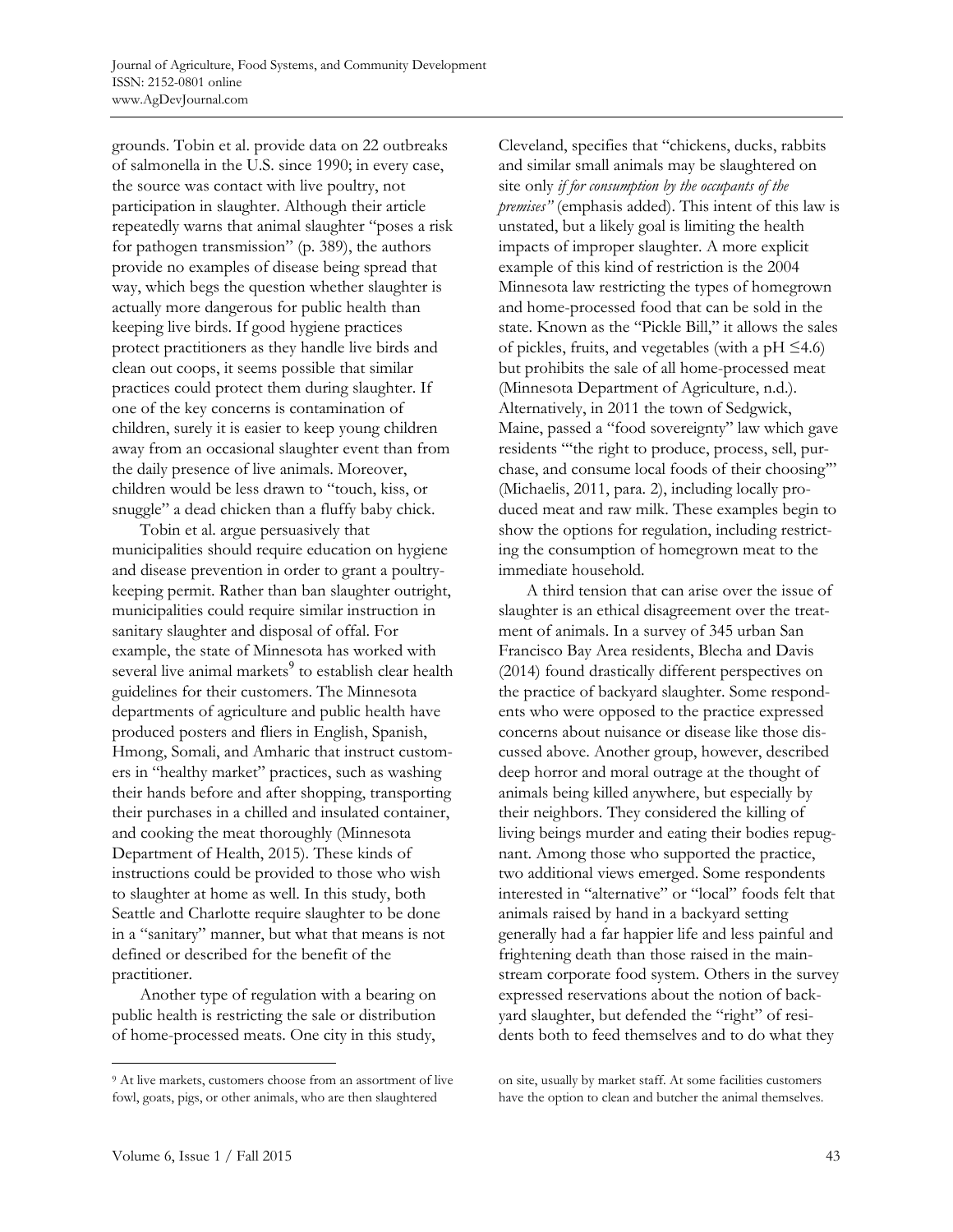want on their own property as long as it does not affect their neighbors. Blecha and Davis (2014) found that for many participants in the survey, these perspectives reflect deeply held values that participants wanted to see reflected in their city's ordinances.

We were surprised by the strength of feeling subjects conveyed. Even though the survey was lengthy and responding to the openended questions was optional, a majority of participants provided answer to all ten, often at length. The vigor of participation indicates that some portion of the public feels strongly, even passionately, about this issue… (p. 71)

Given these sorts of passions among the public, municipalities can face serious conflicts over the issue of slaughter.

 Every municipality is different, of course, and residents' feelings about slaughter will vary with the local history and mix of cultures. In some towns with a relatively homogenous population, it may be fairly easy to outline local ethical norms regarding slaughter. In cities with a more diverse population the discussion can be fraught. Animal rights activists have vigorously opposed backyard slaughter in several communities, and recently succeeded in getting a slaughter ban passed in Minneapolis, Minnesota (City Council of City of Minneapolis, 2012). In Oakland, California, vociferous disagreement between slaughter and anti-slaughter activists with up to 300 attending a single hearing—delayed the approval of an updated urban agriculture ordinance for several years. Eventually the new policy was approved after it excluded any decision on livestock keeping and slaughter (Zigas, 2011, 2014). Finally, municipalities must be careful about restricting practices that are important to the cultural traditions or ritual practices of minority communities. Filipino, Mexican, and Hmong communities, among others, have some animal practices that differ from Euro-American norms (Griffith, Wolch, & Lassiter, 2002; Park, Quinn, Florez, Jacobson, Neckerman, & Rundle, 2011; Xiong, Numrich, Wu, Yang, & Plotnikoff, 2005). Municipalities attempting to draft slaughter

regulations would do well to consult with and consider the perspectives of diverse residents.

 Of the cities in this study, only Charlotte and Tallahassee, Florida, specify that slaughter be accomplished in a "humane" manner, although that term remains undefined. In Seattle, slaughter of any small animal must take place out of sight of other animals of its kind. The rationale for this provision is not mentioned in the ordinance, but presumably it is to prevent fear or distress among the other animals. Along with hygiene training, cities could also require education about humane methods of slaughter.

#### **Recommendations and Conclusions**

Whatever a municipality's motivation for or approach to managing this growing practice, policy-makers would do well to consider thoughtfully how they will address the issue of slaughter in their community. In his study of the livestockkeeping laws of these 22 cities, Butler found two different regulatory styles, each with a key strength and weakness. Most of the cities provided detailed guidelines, especially regarding poultry: "the keeping of fowl in residential areas is highly regulated with setbacks, number limits, permitting processes, and detailed management specifications" (Butler, 2012, p. 209). With this detailed approach, "clarity and predictability is high, but where specifications are overly stringent, some individuals will be unable to engage in the practice of livestock keeping where they live" (p. 210). A looser management style was taken by a smaller number of cities, where "the codes specify the enforcement official and use vague language to describe what constitutes a nuisance or health violation" (p. 210). This approach allows for more creativity by urban farmers and discretion by administrators to suit local conditions; however, "such flexibility also could lead to inconsistent application of the intent of the law which could be construed as unfair or capricious" (p. 210). Butler argues that either strategy has the potential to effectively meet a municipality's goals of safeguarding public health and minimizing nuisances.

 Additionally, a third option exists. Municipalities may choose to leave their position on the practice *undefined* to prevent the escalation of a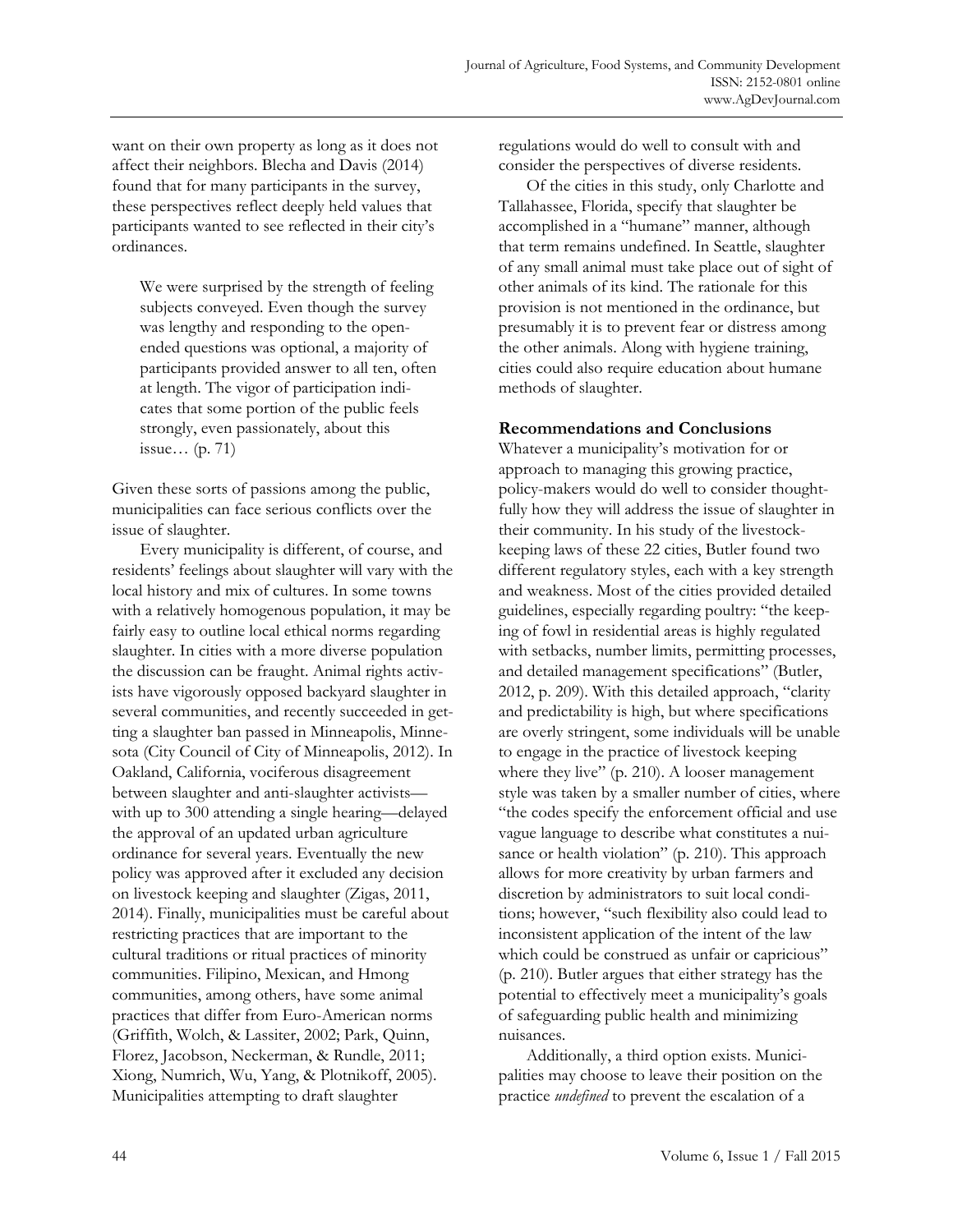conflict where one had not previously existed. For example, when El Cerrito, California, was in the process of revising its animal codes, the city council was reluctant to wade into the issue of slaughter. One council member expressed concern that regulating slaughter could become politically and legally challenging if it interfered with any residents' religious or cultural traditions (Burress, 2012). Avoiding taking a stand on the issue may also have neutralized some of the passionate debates about animal rights versus residents' rights to feed themselves that arose at public hearings in nearby Oakland. Along the same lines, the city attorney advised the council that,

Using the nuisance abatement approach would be the most effective means of dealing with animal slaughter, at least until there is some evidence that the practice is being used widely in the City to the detriment of the public health, safety, and welfare. (Woodruff, 2012)

 The city council of El Cerrito chose not to stir up a potentially controversial debate in the city when many of the possible ills brought by slaughter could be controlled by nuisance laws already in place. Policy-makers in cities where slaughter has not been addressed will want to weigh the potential value of a public debate on this issue. If regulation is desired, they might also consider whether looser or more detailed ordinances would better serve their community.

 As this is the first study of this topic, the discussions and conclusions in this paper are an entrée into an area of both theoretical interest and practical value. A study using a larger sample of cities would allow for a better understanding of the range and types of slaughter regulations currently on the books. In addition, case studies might trace the processes, constituencies, and rationale(s) behind the regulatory choices of individual cities. As practices of urban agriculture continue to expand in the U.S., more municipalities will find themselves facing issues related to small-scale livestock slaughter. This research offers some preliminary context for policy-makers when considering whether and how to address the practice.

### **Acknowledgements**

I would like to thank Xiaohang Liu, Kerri Meyer, and Marion Blecha for their help and encouragement as I prepared this manuscript. Additionally, the critiques provided by a JAFSCD anonymous reviewer resulted in key improvements.

### **References**

- Arellano, G. (2010, September 16). Mexicans were the original frugalistas [Radio show commentary]. In S. Nieves (Senior producer), *Marketplace.* St. Paul, Minnesota: American Public Media. Retrieved from [http://www.marketplace.org/topics/world/](http://www.marketplace.org/topics/world/mexicans-were-original-frugalistas) mexicans-were-original-frugalistas
- Atkins, P. (Ed.). (2012). *Animal cities: Beastly urban histories*. Surrey, England: Ashgate.
- Baltimore City Health Department, Office of Animal Control. (2013). *Regulations for wild, exotic and hybrid animals.* Retrieved from http://communitylaw.org/ wp-content/uploads/2013/09/AC-Reg-Wild-[Exotic-Hybrid-Animals-September-26-2013.pdf](http://communitylaw.org/wp-content/uploads/2013/09/AC-Reg-Wild-Exotic-Hybrid-Animals-September-26-2013.pdf)
- Bavinck, V., Bouma, A., Van Boven, M., Bos, M. E. H., Stassen, E., & Stegeman, J. A. (2009). The role of backyard poultry flocks in the epidemic of highly pathogenic avian influenza virus (H7N7) in the Netherlands in 2003. *Preventive Veterinary Medicine*, *88*[\(4\), 247–254. http://dx.doi.org/10.1016/](http://dx.doi.org/10.1016/j.prevetmed.2008.10.007)  j.prevetmed.2008.10.007
- Beagan, B. L., Power, E. M., & Chapman, G. E. (2015). "Eating isn't just swallowing food": Food practices in the context of social class trajectory. *Canadian Food Studies/La Revue canadienne des études sur l'alimentation*, *2*(1), 75–98. http://dx.doi.org/10.15353/cfs-rcea.v2i1.50
- Bekoff, M. (Ed.). (2009). *Encyclopedia of animal rights and animal welfare* (Second ed.). Santa Barbara, California: ABC-CLIO.
- Blecha, J. L. (2007). *Urban life with livestock: Performing alternative imaginaries through small-scale urban livestock agriculture in the United States* (Doctoral dissertation). Retrieved from ProQuest, Publication No. 3273113.
- Blecha, J. L. (2008, October). *Regulating urban livestock: Comparing municipal animal ordinances in 104 US and Canadian cities*. Paper presented at the Community Food Security Coalition Annual Conference, Philadelphia, Pennsylvania.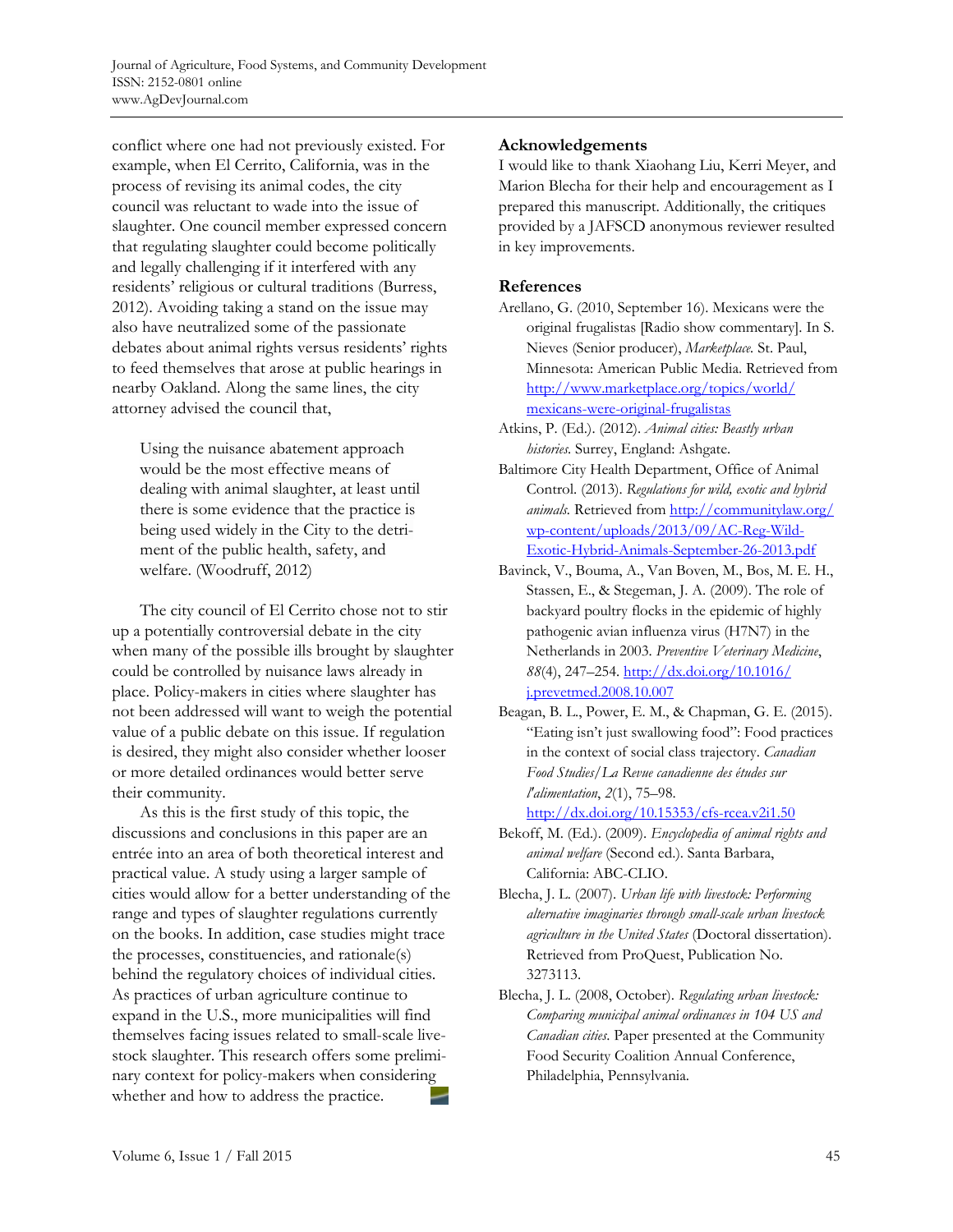Blecha, J. L., & Davis, A. (2014). Distance, proximity, and freedom: Identifying conflicting priorities regarding urban backyard livestock slaughter. *Geoforum*, *57,* 67–77. http://dx.doi.org/10.1016/j.geoforum.2014.08.010

Blecha, J. L., & Leitner, H. (2014). Reimagining the food system, the economy, and urban life: New urban chicken-keepers in U.S. cities. *Urban Geography*, *35*(1), 86–108.

http://dx.doi.org/10.1080/02723638.2013.845999

- Broadway, M. J., & Ward, T. (1990). Recent changes in the structure and location of the US meatpacking industry. *Geography, 75*(1), 76–79. http://www.jstor.org/stable/40571938
- Burress, C. (2012, February 6). El Cerrito takes up backyard animal slaughter. *El Cerrito Patch*. [Retrieved from http://patch.com/california/](http://patch.com/california/elcerrito/el-cerrito-takes-up-backyard-animal-slaughter)  elcerrito/el-cerrito-takes-up-backyard-animalslaughter
- Butler, W. H. (2012). Welcoming animals back to the city: Navigating the tensions of urban livestock through municipal ordinances. *Journal of Agriculture, Food Systems, and Community Development*, *2*(2), 193–215.

http://dx.doi.org/10.5304/jafscd.2012.022.003

Carpenter, N. (2009, October 15). Turkey class: Austin, Texas [Blog post]. Retrieved from [http://ghosttownfarm.wordpress.com/2009/10/15](http://ghosttownfarm.wordpress.com/2009/10/15/turkey-class-austin-texas/) /turkey-class-austin-texas/

- City Council of City of Minneapolis. (2012). *An ordinance of the city of Minneapolis: Amending Title 20, Chapter 520 of the Minneapolis Code of Ordinances relating to zoning code: Introductory provisions.* Retrieved from http://www.minneapolismn.gov/www/groups/ [public/@citycoordinator/documents/webcontent/](http://www.minneapolismn.gov/www/groups/public/@citycoordinator/documents/webcontent/wcms1p-090596.pdf) wcms1p-090596.pdf
- Clouse, B. (2013). *Increased demands on chicken run rescue for placement of "urban farm" animals*. Chicken Run [Rescue. Retrieved from http://www.brittonclouse.](http://www.brittonclouse.com/chickenrunrescue/surrender_chart4_13.pdf) com/chickenrunrescue/surrender\_chart4\_13.pdf
- Cronon, W. (1992). *Nature's metropolis: Chicago and the great West*. New York: W. W. Norton.

Drabenstott, M., Henry, M., & Mitchell, K. (1999). Where have all the packing plants gone? The new meat geography in rural America. *Bureau of Business Research Publications,* Paper 13*.* 

Dyl, J. L. (2006). The war on rats versus the right to keep chickens: Plague and the paving of San

Francisco, 1907–1908. In A. C. Isenberg (Ed.), *The nature of cities* (pp. 38–61). Rochester, New York: University of Rochester Press.

Fadiman, A. (1997). *The spirit catches you and you fall down: A Hmong child, her American doctors, and the collision of two cultures*. New York: Farrar, Straus and Giroux.

Fairfax, S., Dyble, L. N., Guthey, G. T., Gwin, L., Moore, M., & Sokolove, J. (2012). *California cuisine and just food*. Cambridge, Massachusetts: MIT Press.

Fennelly, K., & Leitner, H. (2002). *How the food processing industry is diversifying rural Minnesota* (Working Paper No. 59). East Lansing, Michigan: Julian Samora Research Institute, Michigan State University.

Gaynor, A. (1999). Regulation, resistance and the residential area: The keeping of productive animals in twentieth-century Perth, Western Australia. *Urban Policy and Research, 17*(1), 7–16.

http://dx.doi.org/10.1080/08111149908727786

Gaynor, A. (2005). *Harvest of the suburbs: An environmental history of growing food in Australian cities.* Perth, Western Australia: University of Western Australia Publishing.

Gaynor, A. (2007). Animal agendas: Conflict over productive animals in twentieth-century Australian cities. *Society & Animals, 15*(1), 29–42. http://dx.doi.org/10.1163/156853007X169324

- Lee, P. Y. (Ed.). (2008). *Meat, modernity, and the rise of the slaughterhouse*. Durham: University of New Hampshire Press.
- McClintock, N., Pallana, E., & Wooten, H. (2014). Urban livestock ownership, managment, and regulation in the United States: An exploratory survey and research agenda. *Land Use Policy, 38*, [426–440. http://dx.doi.org/10.1016/j.landusepol.](http://dx.doi.org/10.1016/j.landusepol.2013.12.006) 2013.12.006

Gilje, P. A. (1987). *The road to mobocracy: Popular disorder in New York City, 1763–1834*. Chapel Hill: University of North Carolina Press.

Griffith, M., Wolch, J., & Lassiter, U. (2002). Animal practices and the racialization of Filipinas in Los Angeles. *Society & Animals, 10*(3), 221–248. http://dx.doi.org/10.1163/156853002320770056

LaBadie, K. T. (2008). *Residential urban chicken keeping: An examination of 25 cities* [Undergraduate research paper]. University of New Mexico, Albuquerque, [New Mexico. Retrieved from http://66.147.242.](http://66.147.242.185/~urbanch5/wp-content/uploads/2012/02/Ordinance-research-paper.pdf)  185/~urbanch5/wp-content/uploads/2012/02/ Ordinance-research-paper.pdf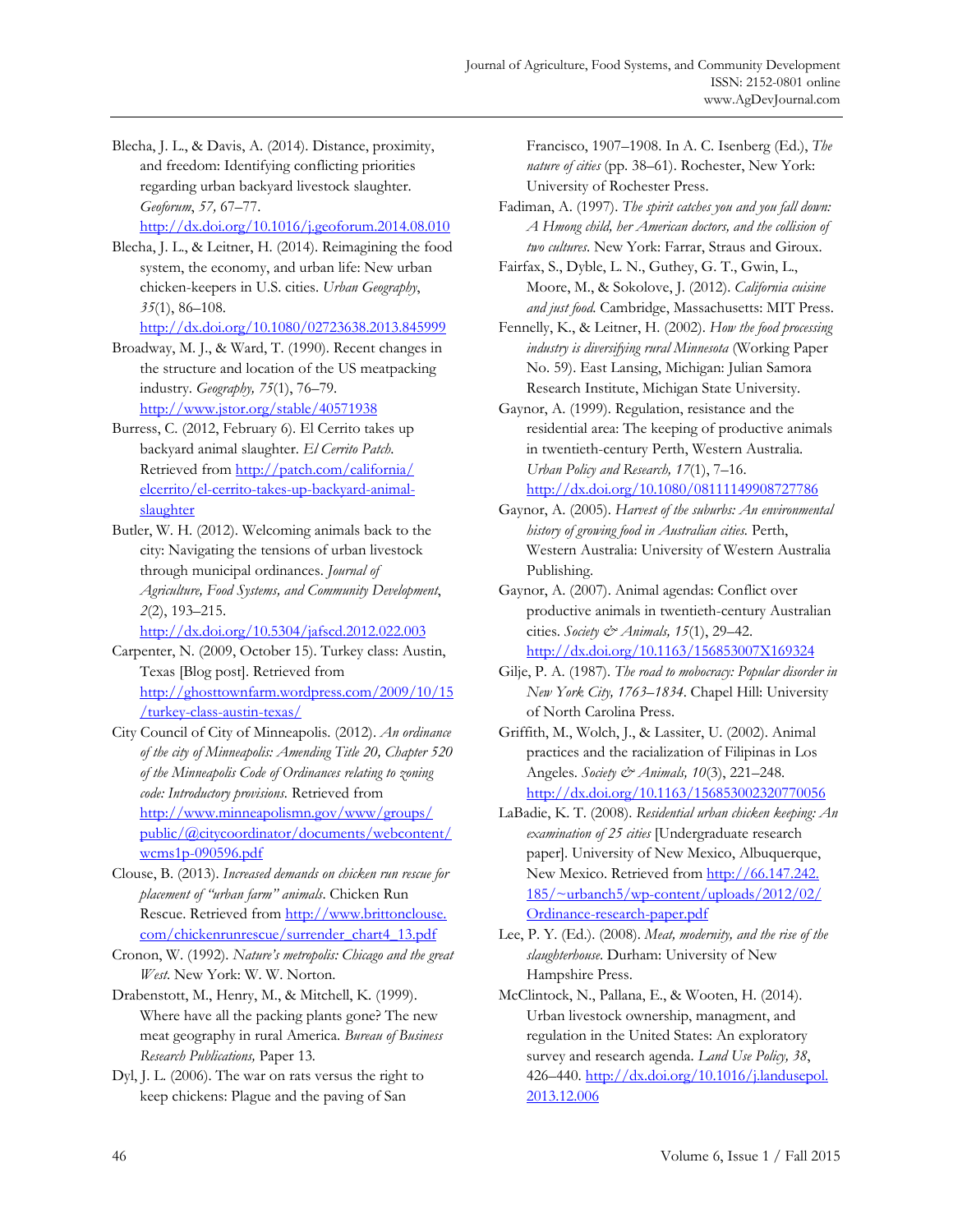McNeur, C. (2011). The "swinish multitude": Controversies over hogs in antebellum New York City. *Journal of Urban History, 37*(5), 639–660. http://dx.doi.org/10.1177/0096144211407561

Michaelis, K. (2011). State of Maine challenges food sovereignty [Blog post]. Retrieved from http://www.foodrenegade.com/state-of-mainechallenges-food-sovereignty/

Minnesota Department of Agriculture. (n.d.). Pickle Bill fact sheet. Retrieved July 29, 2015, from http://www.mda.state.mn.us/food/safety/minnfood-code-fact-sheets/pickle-bill.aspx

Minnesota Department of Health. (2015). Healthy markets. Retrieved from http://www.health. [state.mn.us/divs/idepc/dtopics/animal/market/](http://www.health.state.mn.us/divs/idepc/dtopics/animal/market/index.html) index.html

North American Meat Institute. (n.d.). Top 10 beef and pork slaughterers and estimated daily slaughter capacity, November 2010. Retrieved April 12, 2015, [from https://www.meatinstitute.org/index.php?](https://www.meatinstitute.org/index.php?ht=a/GetDocumentAction/i/67186) ht=a/GetDocumentAction/i/67186

Orbach, B. Y., & Sjoberg, F. R. (2011). Excessive speech, civility norms, and the clucking theorem. *Connecticut Law Review, 44*(1), 1–59. http://connecticutlawreview.org/

Orbach, B., & Sjoberg, F. R. (2012). Debating over backyard chickens (Arizona Legal Studies Discussion Paper No. 11-02). *CONNtemplations, 44*(1), 1–32.

http://dx.doi.org/10.2139/ssrn.1742930

Pallana, E. (2011). Chicken dinner does not equal gang violence [Blog post]. *Pluck and Feather Blog*.

Park, Y., Quinn, J., Florez, K., Jacobson, J., Neckerman, K., & Rundle, A. (2011). Hispanic immigrant women's perspective on healthy foods and the New York City retail food environment: A mixed-method study. *Social Science & Medicine, 73*[\(1\), 13–21. http://dx.doi.org/10.1016/](http://dx.doi.org/10.1016/j.socscimed.2011.04.012)  j.socscimed.2011.04.012

Philo, C. (1998). Animals, geography, and the city: Notes on inclusions and exclusions. In J. Wolch & J. Emel (Eds.), *Animal geographies: Place, politics, and identity in the nature-culture borderlands* (pp. 51–71). London: Verso.

http://dx.doi.org/10.1068/d130655

Reynolds, K. A. (2010). *Urban agriculture as revolution: An action research and social movement analysis of food production in Alameda County, California* (Doctoral

dissertation). University of California, Davis, California.

Robichaud, A., & Steiner, E. (2010). *Trail of blood: The movement of San Francisco's Butchertown and the spatial transformation of meat production, 1849*–*1901* (Working Paper). Stanford, California: Stanford University Spatial History Lab. Retrieved from [http://www.stanford.edu/group/spatialhistory/](http://www.stanford.edu/group/spatialhistory/cgi-bin/site/pub.php?id=31) cgi-bin/site/pub.php?id=31

Salkin, P. (2011a). Feeding the locavores, one chicken at a time: Regulating backyard chickens. *Zoning and Planning Law Report, 34*(3), 1–12.

Salkin, P. (2011b). Honey, it's all the buzz: Regulating neighborhood beehives. *Boston College Environmental Affairs Law Review*, *39*, 55–71. http://ealr.bclawreview.org/

Severson, K. (2010, March 2). Don't tell the kids. *The New York Times*. Retrieved from [http://www.nytimes.com/2010/03/03/dining/](http://www.nytimes.com/2010/03/03/dining/03rabbit.html)  03rabbit.html

- Shulman, R. (2012). *Eat the city: A tale of the fishers, foragers, butchers, farmers, poultry minders, sugar refiners, cane cutters, beekeepers, winemakers, and brewers who built New York*. New York: Broadway Books.
- Smith, G., & Dunipace, S. (2011). How backyard poultry flocks influence the effort required to curtail avian influenza epidemics in commercial poultry flocks. *Epidemics, 3*(2), 71–75.

http://dx.doi.org/10.1016/j.epidem.2011.01.003

Stull, D. D., & Broadway, M. J. (2012). *Slaughterhouse blues: The meat and poultry industry in North America*. Belmont, California: Wadsworth, Cengage Learning.

Stull, D. D., Broadway, M. J., & Griffith, D. (1995). *Any way you cut it: Meat processing and small-town America*. Lawrence, Kansas: University Press of Kansas.

Tobin, M. R., Goldshear, J. L., Price, L. B., Graham, J. P., & Leibler, J. H. (2015). A framework to reduce infectious disease risk from urban poultry in the United States. *Public Health Reports, 130*(4), 380–391. http://www.publichealthreports.org

Tyson Foods. (2015). *Production facility locations.* Retrieved April 12, 2015, from http://www.tysonfoods [careers.com/Production/Facility-Locations.aspx](http://www.tysonfoodscareers.com/Production/Facility-Locations.aspx)

Ufkes, F. M. (1998). Building a better pig: Fat profits in lean meat. In J. Wolch & J. Emel (Eds.), *Animal geographies: Place, politics and identity in the nature-culture borderlands* (pp. 241–255). London: Verso.